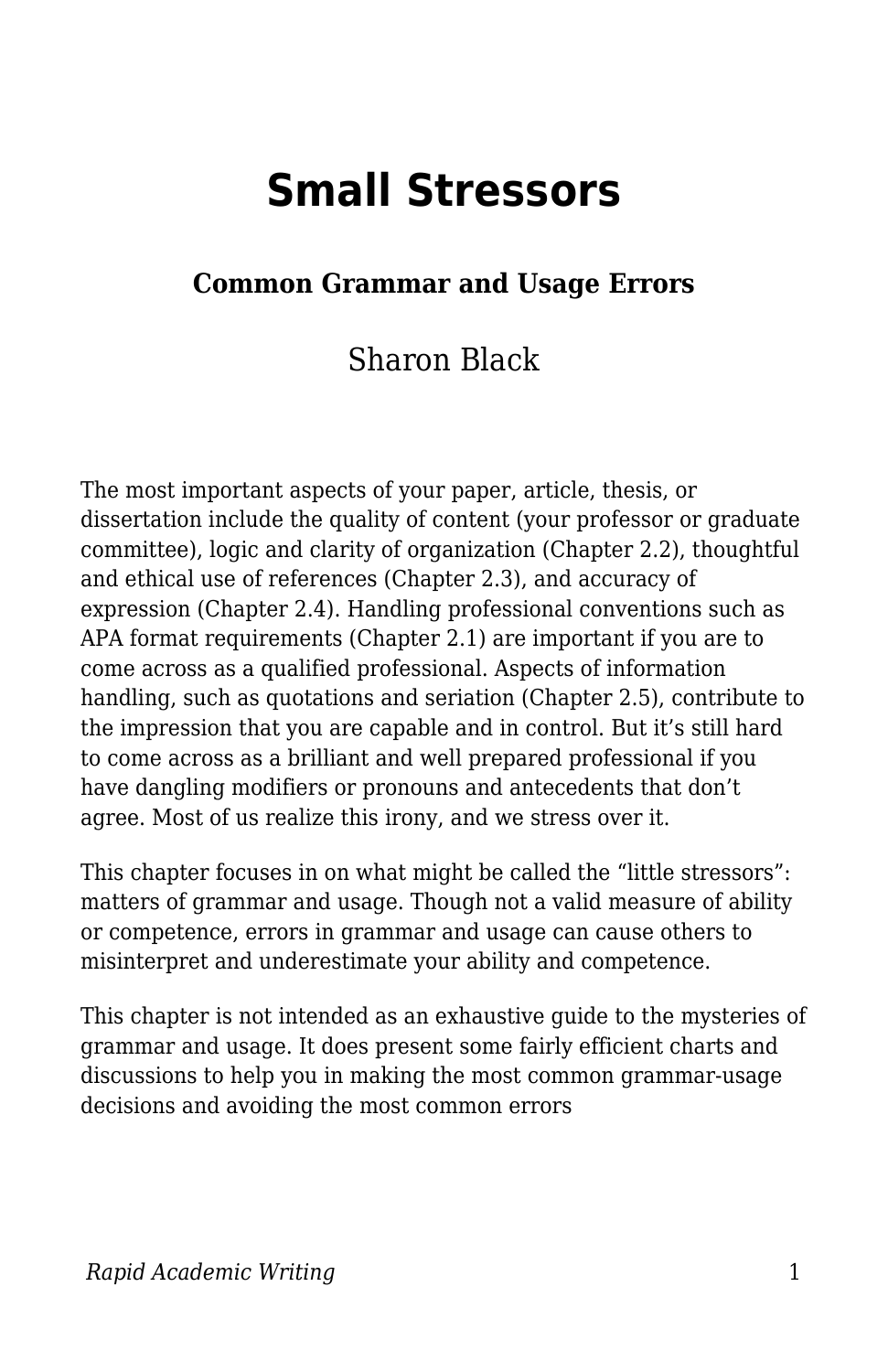# **Pronouns: Pesky References and Substitutes**

A pronoun takes the place of a noun or noun equivalent. It has to have something to replace that is close by, easy to discern, and consistent with it. A pronoun needs to agree with its antecedent, and it needs to be in the right case.

| <b>Problem</b>   | Rule                         | <b>Example</b>                                                                                                                                                                                                       |
|------------------|------------------------------|----------------------------------------------------------------------------------------------------------------------------------------------------------------------------------------------------------------------|
| No<br>antecedent | have a stated<br>antecedent. | <b>Incorrect: They say that</b><br>extensive assessment must<br>Each pronoun must precede treatment. (Who is<br>they?)<br><b>Correct: Researchers affirm</b><br>that extensive assessment<br>must precede treatment. |

#### **Common Problems with Pronouns and Antecedents**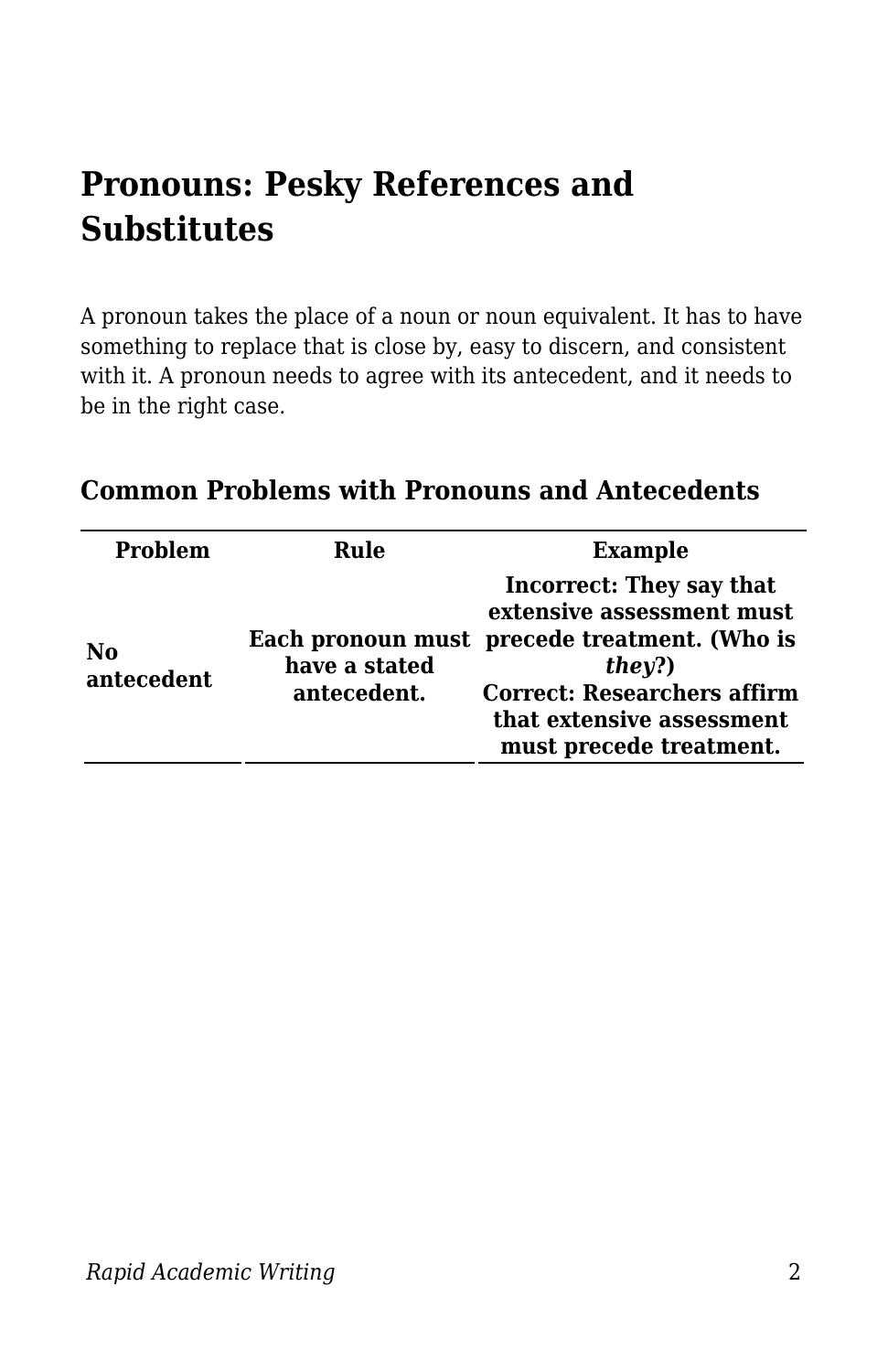| <b>Problem</b>          | Rule                                                                                            | <b>Example</b>                                                                                                                                                                                                                                                                                                                                                                                                                                                                                                                                                              |
|-------------------------|-------------------------------------------------------------------------------------------------|-----------------------------------------------------------------------------------------------------------------------------------------------------------------------------------------------------------------------------------------------------------------------------------------------------------------------------------------------------------------------------------------------------------------------------------------------------------------------------------------------------------------------------------------------------------------------------|
| Close<br>antecedent     | A pronoun must be<br>close to its<br>antecedent, without<br>too much distraction<br>in between. | <b>Confusing:</b> The primary<br>investigators, after long and<br>exhaustive consultation with<br>multicultural advisors<br>representing six prevalent<br>ethnic groups, decided that<br>they would experiment with<br>their selected population. (By<br>the time you get to what was<br>done, you forget who did it.)<br><b>Clearer:</b> The primary<br>investigators decided that they<br>would experiment with their<br>selected population, having<br>engaged in exhaustive<br>consultation with multicultural<br>advisors representing six<br>prevalent ethnic groups. |
| Squinting<br>antecedent | A pronoun must refer<br>clearly to one<br>antecedent                                            | <b>Confusing:</b> The subjects were<br>unresponsive to the<br>researchers because they were<br>embarrassed over their<br>difficulty in learning how to<br>read. (Who was embarrassed,<br>and who had difficulty learning<br>to read?)<br><b>Clearer:</b> In responding to the<br>researchers, the subjects were<br>embarrassed over their<br>difficulty in learning how to<br>read.                                                                                                                                                                                         |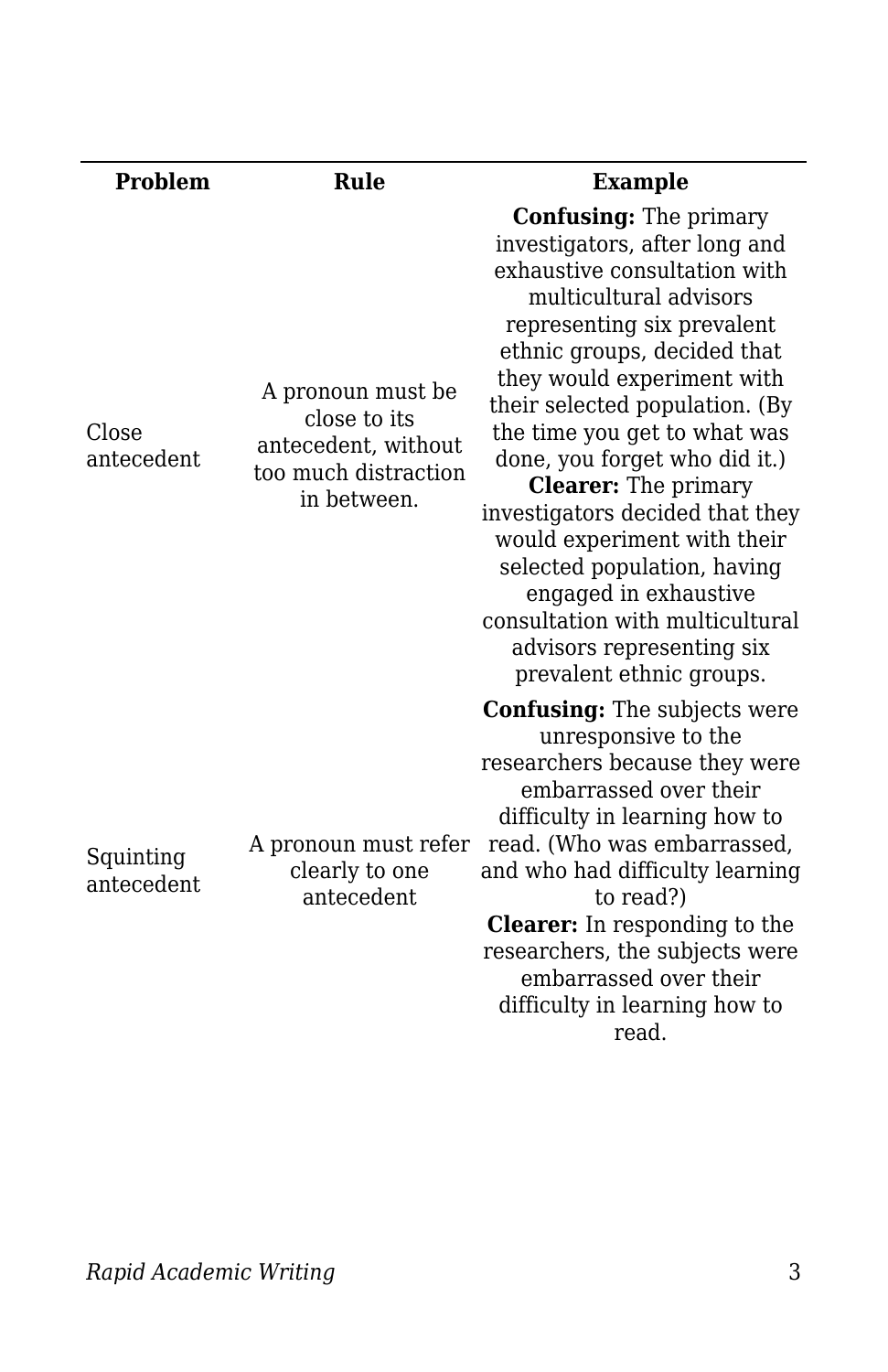| <b>Problem</b>         | Rule                                                                                                                                                                                                                                                                                                                               | <b>Example</b>                                                                                                                                                                                                                                                                                                                                                                                                                                                                               |
|------------------------|------------------------------------------------------------------------------------------------------------------------------------------------------------------------------------------------------------------------------------------------------------------------------------------------------------------------------------|----------------------------------------------------------------------------------------------------------------------------------------------------------------------------------------------------------------------------------------------------------------------------------------------------------------------------------------------------------------------------------------------------------------------------------------------------------------------------------------------|
| Indefinite <i>it</i>   | It is a pronoun. Avoid<br>using it without an<br>antecedent.                                                                                                                                                                                                                                                                       | <b>Incorrect:</b> It is difficult to<br>perform.<br>The teacher had difficulty<br>understanding it.<br>In Jacinski's article it says,<br><b>Correct:</b> The literacy<br>intervention is difficult to<br>perform.<br>The teacher had difficulty<br>understanding the<br>instructions.<br>Jacinski's article says,                                                                                                                                                                            |
| Who, which<br>and that | Use who for persons<br>Use that for<br>restrictive modifiers<br>(those that actually<br>change sentence<br>meaning).<br>Use which for<br>nonrestrictive<br>elements (Those that<br>add information but<br>do not change<br>meaning). (The<br>which/that distinction<br>is rarely made in<br>common practice, but<br>APA makes it.) | Many children who<br>participated improved their<br>reading scores dramatically.<br>The intervention that was<br>chosen by the parents was<br>implemented cautiously. (The<br>statement tells which<br>intervention is being<br>discussed.)<br>The sampling was not random,<br>which negatively affects the<br>potential of the study to be<br>generalized to additional<br>populations. (The information<br>which follows does not change<br>the fact that the sampling was<br>not random.) |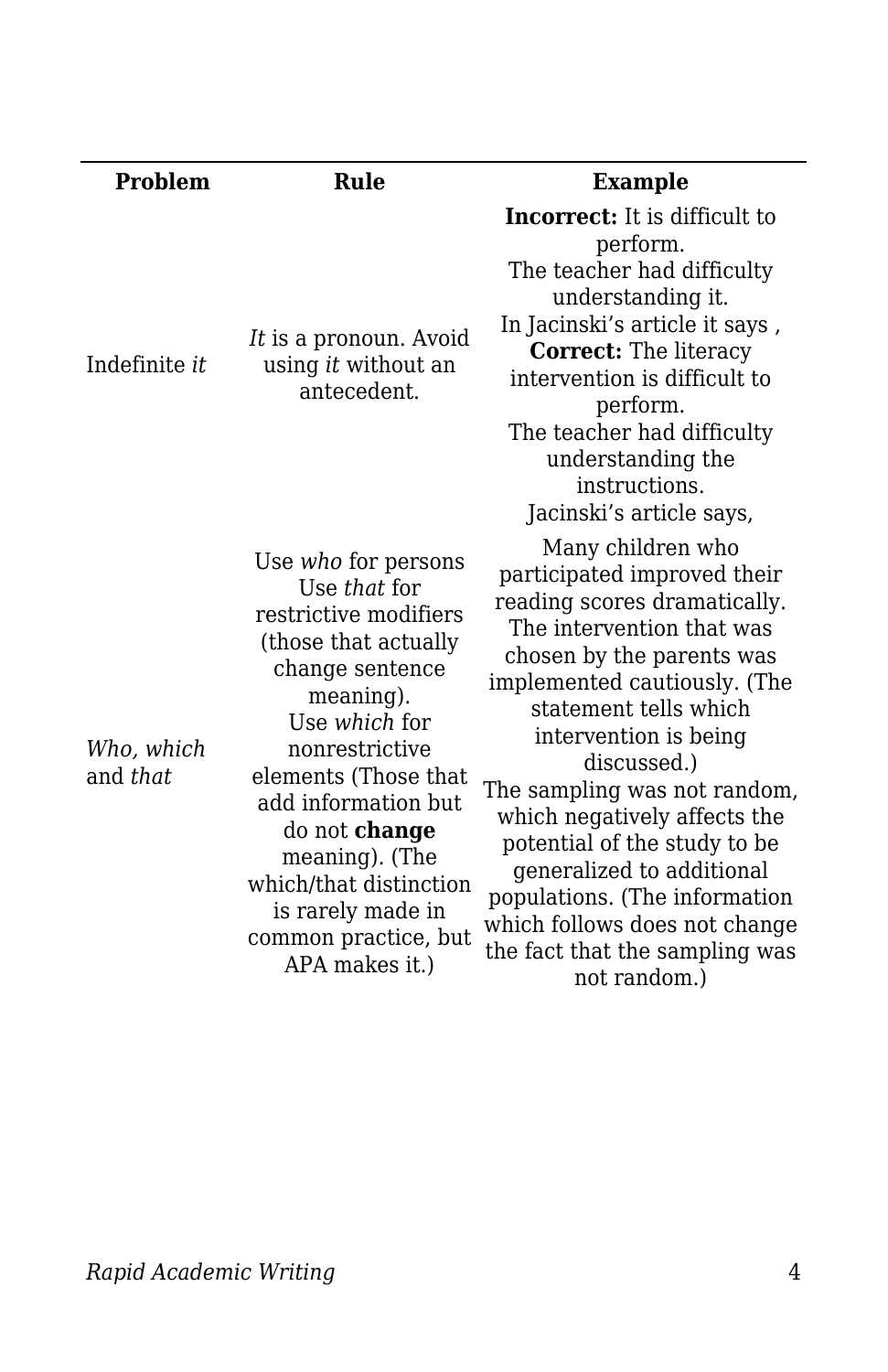| <b>Problem</b>                                                              | Rule                                                                                        | <b>Example</b>                                                                                                                                                                                                                                                                                                                                                                                                                                                                                                                                                                                                                                  |
|-----------------------------------------------------------------------------|---------------------------------------------------------------------------------------------|-------------------------------------------------------------------------------------------------------------------------------------------------------------------------------------------------------------------------------------------------------------------------------------------------------------------------------------------------------------------------------------------------------------------------------------------------------------------------------------------------------------------------------------------------------------------------------------------------------------------------------------------------|
| anyone,<br>anybody,<br>someone,<br>somebody,<br>everyone,<br>everybody etc. | These forms are<br>singular and thus<br>require singular<br>verbs and singular<br>pronouns. | <b>Incorrect.</b> Everybody who did<br>not wish to continue their<br>participation in the study was<br>excused.<br><b>Correct:</b> Everybody who did<br>not wish to continue his/her<br>participation in the study was<br>excused.<br><b>Better:</b> All who did not wish<br>to continue their participation<br>in the study were excused.<br>(The singular <i>everybody</i> or<br><i>everyone</i> can usually be<br>changed to the plural all with<br>no loss of meaning.)<br><b>Also better:</b> Everybody who<br>did not want to continue<br>participating in the study was<br>excused. (Simple restructuring<br>may eliminate the pronoun.) |

### **Pronoun-Antecedent Agreement**

Pronoun-antecedent disagreement is one of the most common errors people make. In conversation most people tend to ignore it, and in conversational writing many people do. But you can't get away with it in your major paper, article, thesis, or dissertation. The *Publication Manual of the American Psychological Association* (2001) makes a special point of discussing the problem, so this guidebook will do so as well.

Each parent was asked to support the literacy program by reading for 20 minutes a day with their child.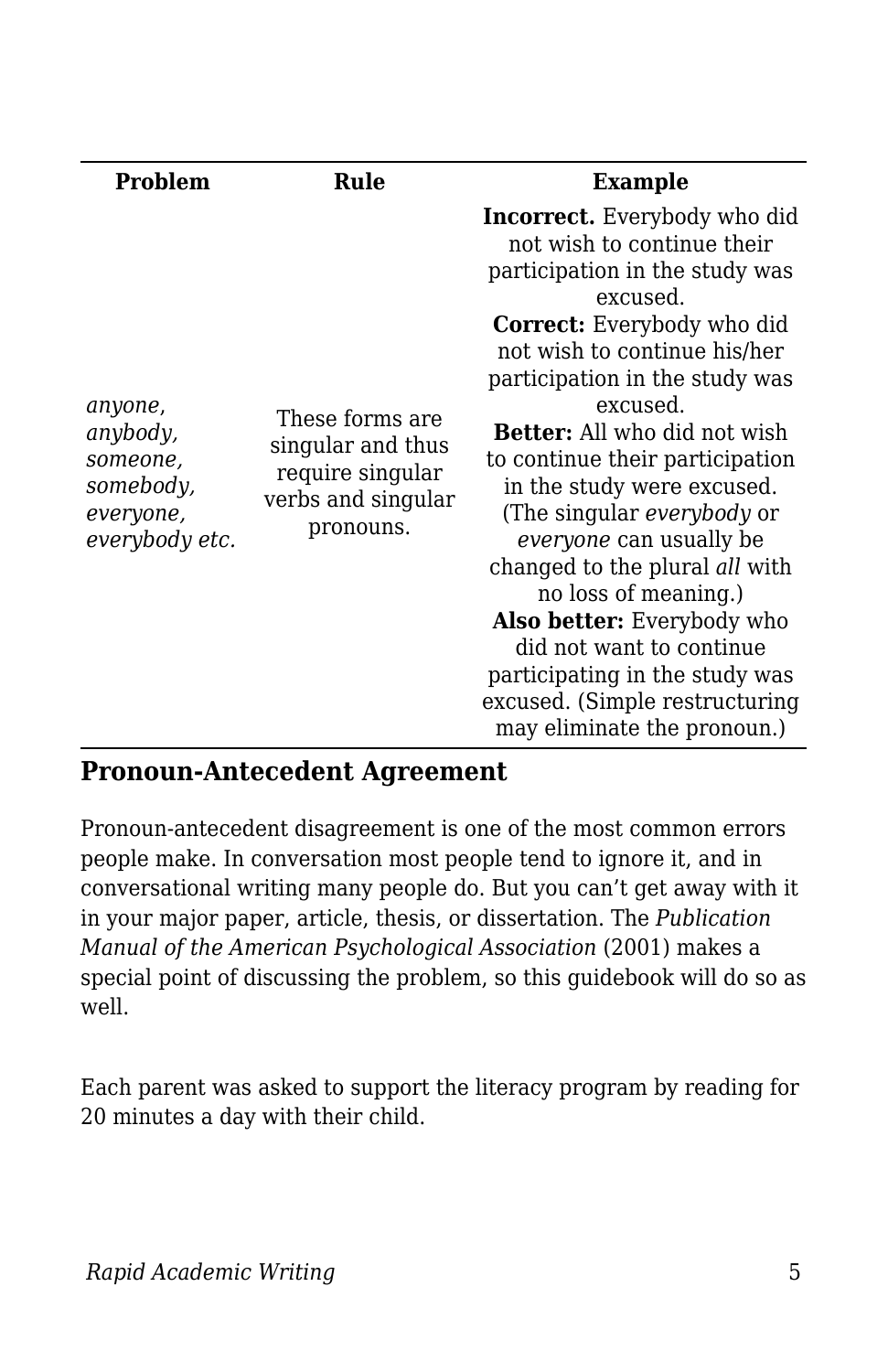This sentence has a rather classic agreement problem. Educators of a generation and a half ago would have easily corrected it by using "his child" to designate a parent of either sex. Or they might have written "her child," since most reading parents have traditionally been mothers. But you can't get away with either of those in today's somewhat gender-paranoid society. The chart below gives a number of ways that the difficulty could be corrected without putting you in danger of having your face slapped. They are in approximate order of preference.

| <b>Solution</b>    | <b>Example</b>                                                                                                                                                                                                                             |  |
|--------------------|--------------------------------------------------------------------------------------------------------------------------------------------------------------------------------------------------------------------------------------------|--|
| Go to plural       | Parents were asked to support the program by reading for 20 minutes a day with their children.<br>(APA prefers this option unless singular is necessary to meaning.)                                                                       |  |
| Use both pronouns  | Each parent was asked to support the program by reading for 20 minutes a day with his or her child.                                                                                                                                        |  |
| Eliminate pronoun  | Each parent was asked to support the program by reading for 20 minutes a day with the child.                                                                                                                                               |  |
| Recast sentence    | Each parent was asked to support the parent-tutoring program by engaging in shared reading for 20 minutes<br>a dav.                                                                                                                        |  |
| Go to passive      | The children were supported by having a parent read with them for 20 minutes a day.                                                                                                                                                        |  |
| Alternate pronouns | You can alternate pronouns by chapter or section: for example, using feminine pronouns to designate either<br>sex in Chapter 1, masculine pronouns in Chapter 2 etc. In a short paper or article, you can alternate in headed<br>sections. |  |

## **Pronoun Case**

Most of us don't have a problem with pronoun case when it's a simple matter of someone or something doing or giving something to someone else. But when you get multiple doers and/or multiple receivers, or when the doers and receivers aren't normal people operating in normal fashion, you can get into some problems.

#### **Where pronouns are concerned, subjects do and objects receive.**

| <b>Subjective</b>        | <b>Objective</b>                             |
|--------------------------|----------------------------------------------|
| As subject or complement | As direct object, indirect object, or object |
|                          | of preposition                               |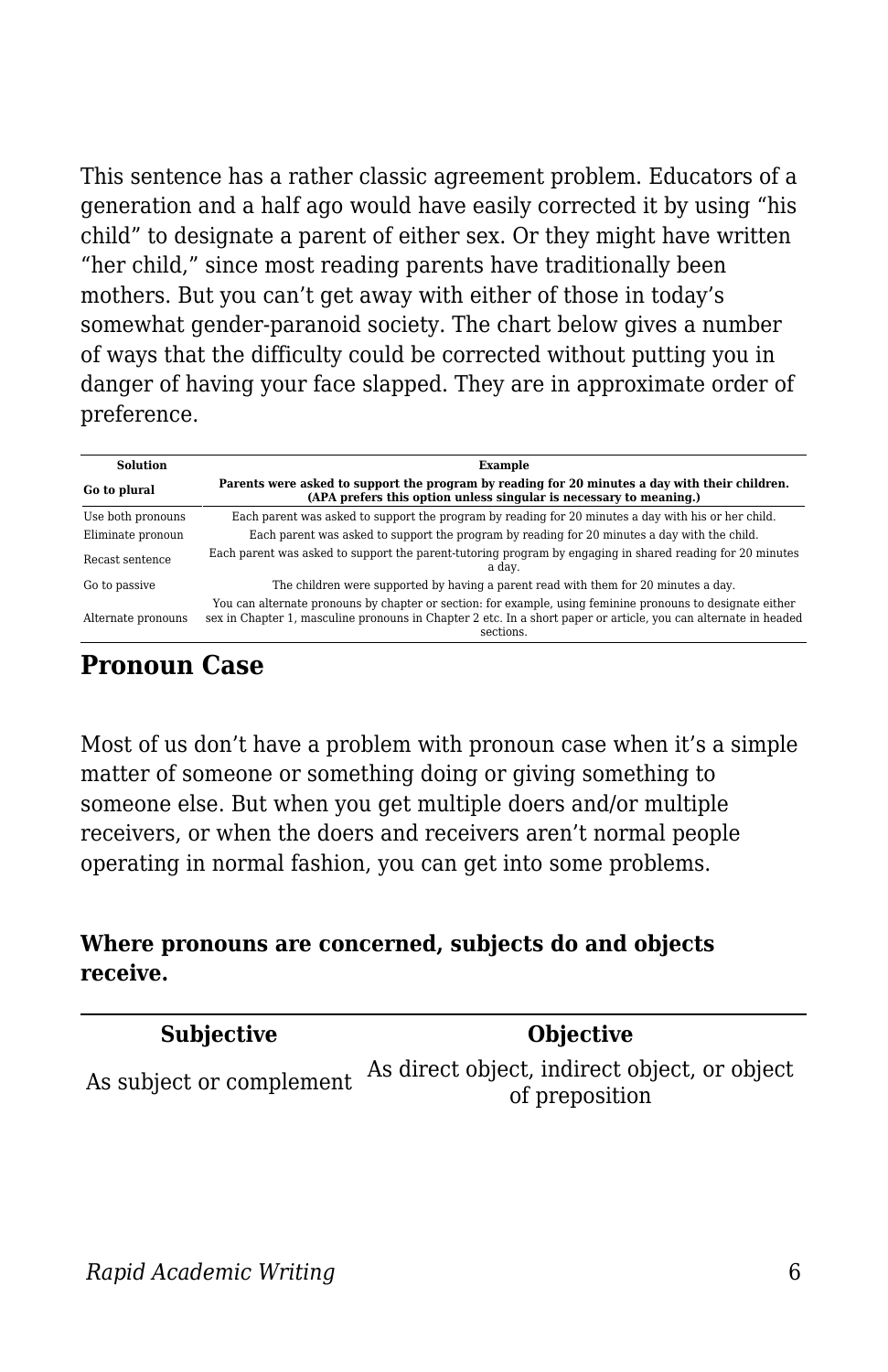| $\bf{I}$  | me         |
|-----------|------------|
| we        | us         |
| you       | you        |
| he/she/it | him/her/it |
| they      | them       |
| who       | whom       |

**The distinction may not seem as clear when you get into compounds or into more complex sentence structure. But still you just decide whether the individual represented by the pronoun is doing or receiving.**

| Circumstance                                    | Rule                                                                                        | Example                                                                                                                                                                                                                                                                                                   |
|-------------------------------------------------|---------------------------------------------------------------------------------------------|-----------------------------------------------------------------------------------------------------------------------------------------------------------------------------------------------------------------------------------------------------------------------------------------------------------|
| Compound<br>structure                           | <b>Pronoun case</b><br>doesn't change.<br>To check, remove<br>the compound.                 | Dr. Brown has been<br>conducting research in<br>this area; she and her<br>colleagues are preparing<br>an article for publication.<br>(Subject: she is<br>preparing)<br>An award for original<br>research will be<br>presented to her<br>coauthor, Dr. McArthur,<br>and her. (Object:<br>presented to her) |
| or phrases that<br>rename nouns or<br>pronouns) | Appositives (words Appositives take the<br>same pronoun case<br>as the word they<br>rename. | I scheduled interviews with<br>9 randomly chosen<br>participants. These sessions<br>were conducted by two<br>researchers: Dr. Brown and<br>me. (Object: "Dr. Brown and<br>me" renames researchers,<br>thus "conducted by me")                                                                             |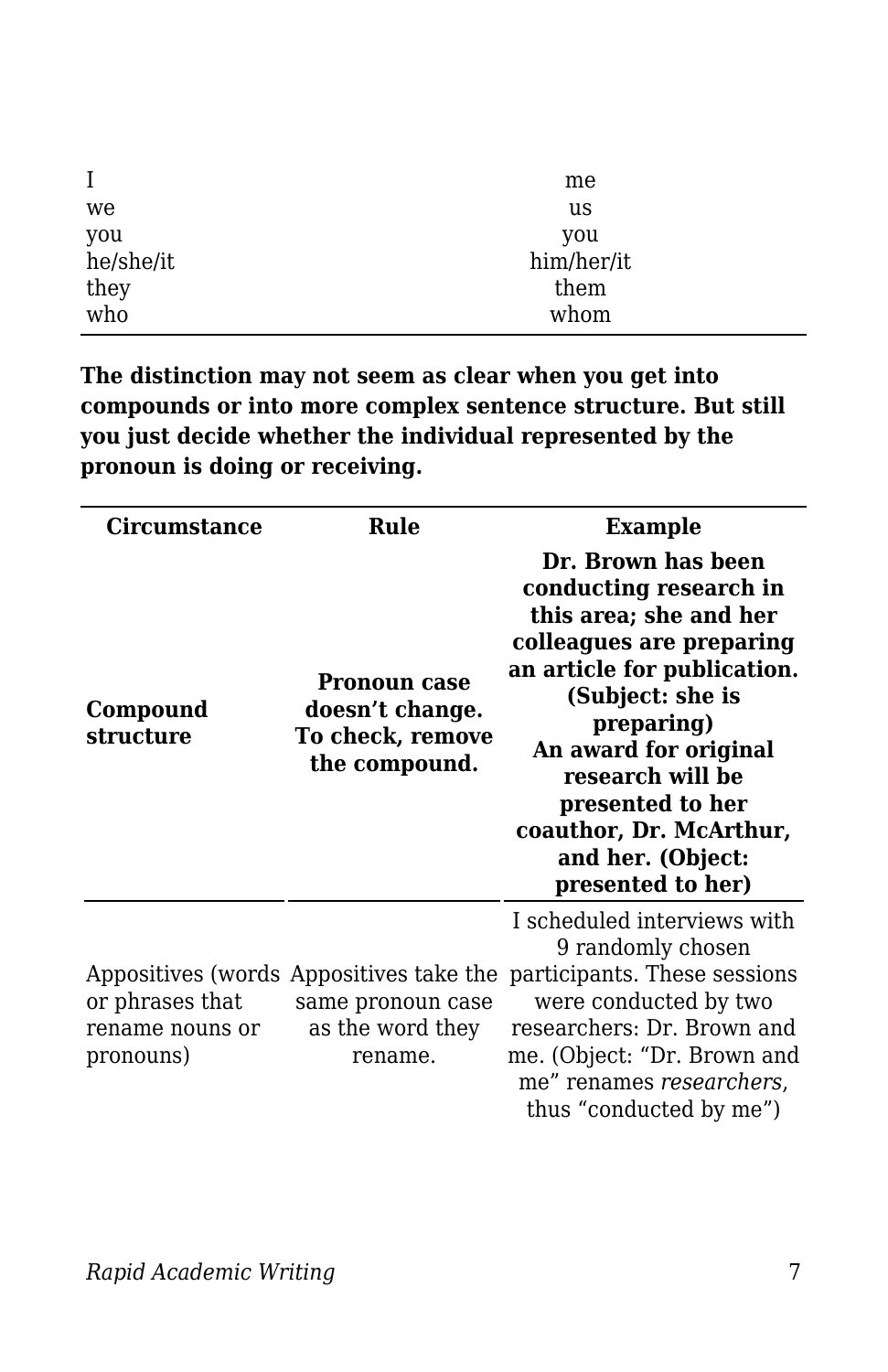| <b>Circumstance</b>            | Rule                                                                                                                 | <b>Example</b>                                                                                                                                                                                                                                                                                  |
|--------------------------------|----------------------------------------------------------------------------------------------------------------------|-------------------------------------------------------------------------------------------------------------------------------------------------------------------------------------------------------------------------------------------------------------------------------------------------|
| We or us before a<br>noun      | Pronoun should be<br>the case it would be<br>without the noun.                                                       | We researchers are now<br>concluding the interviews.<br>(Subject: We are<br>concluding)<br>The results have been<br>fascinating to us observers.<br>(Object: fascinating to us)                                                                                                                 |
| Comparisons with<br>than or as | When the verb is<br>taken out, put it<br>back mentally in<br>order to choose the<br>right pronoun.                   | Dr. Smith has been<br>researching this topic<br>longer than I. (Subject:<br>longer than I have)<br>There is no other colleague<br>in the department I respect<br>as much as her. (Object: as<br>much as I respect her)                                                                          |
| Use of myself                  | Myself is reflexive.<br>It refers only to<br>action performed<br>on oneself. It<br>cannot substitute<br>for I or me. | <b>Incorrect:</b> Two graduate<br>students and myself<br>administered the<br>intervention under the<br>direction of Dr. Lewis.<br>Correct: Two graduate<br>students and I administered<br>the intervention. (Subject)<br>The students turned in the<br>surveys to Dr. Lewis and<br>me. (Object) |

# **Modifiers: Getting Extra Information Where It Doesn't Confuse or Embarrass You**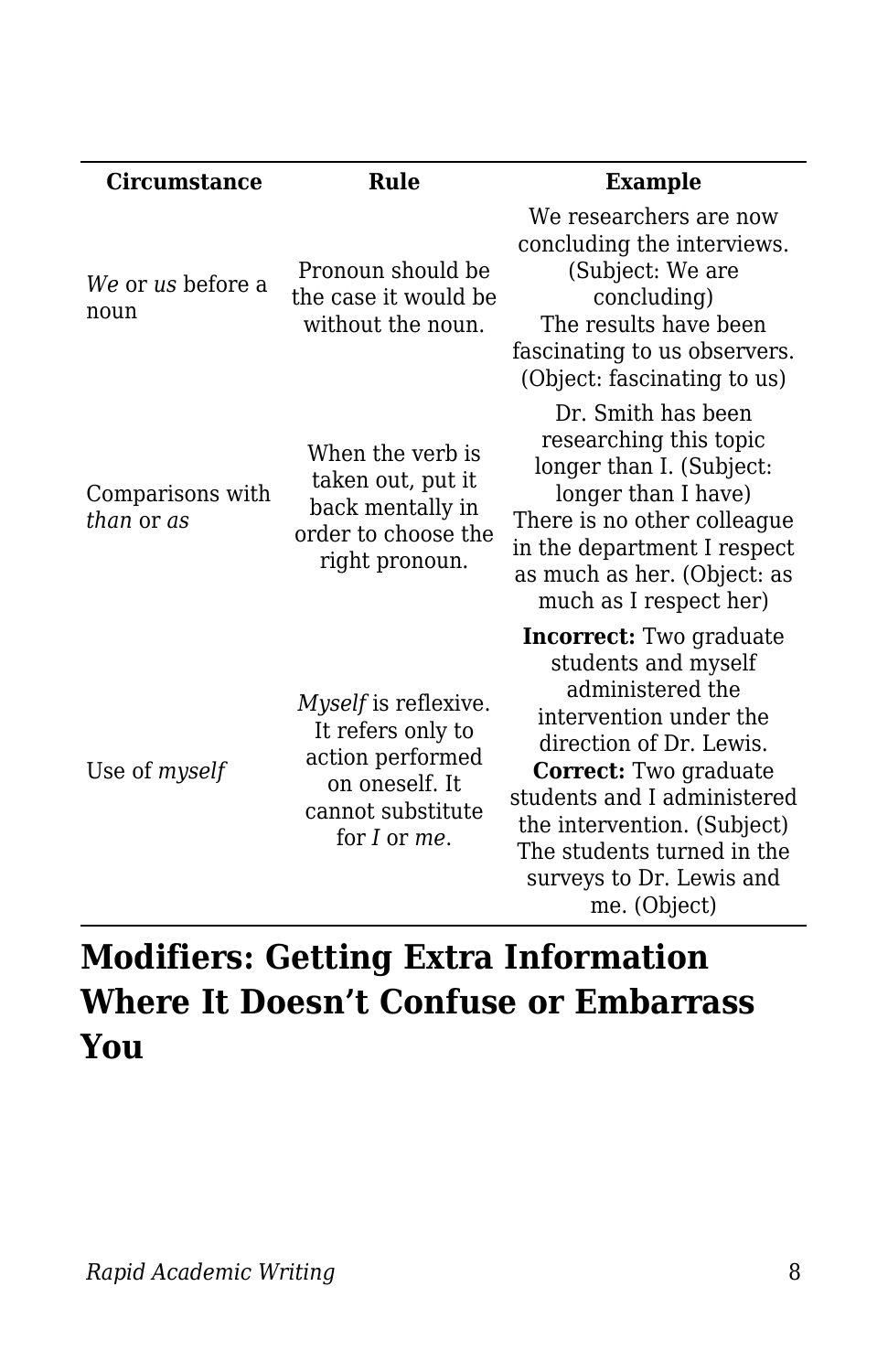When you describe, explain, or elaborate something (modify it), you know what you are describing, explaining, or elaborating. But the reader won't know unless you get the information in the right place. Out-of- place information can have frustrating (and sometimes amusing) results.

| Problem               | Rule                                                                                                                                                                                     | <b>Examples</b>                                                                                                                                                                                                                                                                                                                                         |
|-----------------------|------------------------------------------------------------------------------------------------------------------------------------------------------------------------------------------|---------------------------------------------------------------------------------------------------------------------------------------------------------------------------------------------------------------------------------------------------------------------------------------------------------------------------------------------------------|
| Dangling<br>modifier  | A modifier has to<br>have something to<br>modify<br>(Get the thing<br>modified into the<br>sentence. If the<br>children had the<br>disabilities, they<br>need to be in the<br>sentence.) | <b>Incorrect: Despite having</b><br>disabilities, the tests were<br>administered. (Unless the<br>tests had disabilities,<br>something is missing<br>here.)<br><b>Correct: Despite having</b><br>disabilities, the children<br>were tested.<br>Also: Although the<br>children had disabilities,<br>the tests were<br>administered.                       |
| Misplaced<br>modifier | A modifier needs to be<br>close to what it<br>modifies. If it is closer<br>to another item, it will<br>seem to modify that<br>item.                                                      | <b>Incorrect:</b> Subjects for the<br>study were parents raising<br>young children whose<br>income was below poverty<br>level. (Most young children<br>do not earn income, poverty<br>level or otherwise.)<br><b>Correct:</b> Subjects for the<br>study were parents whose<br>income was below the<br>poverty level who were<br>raising young children. |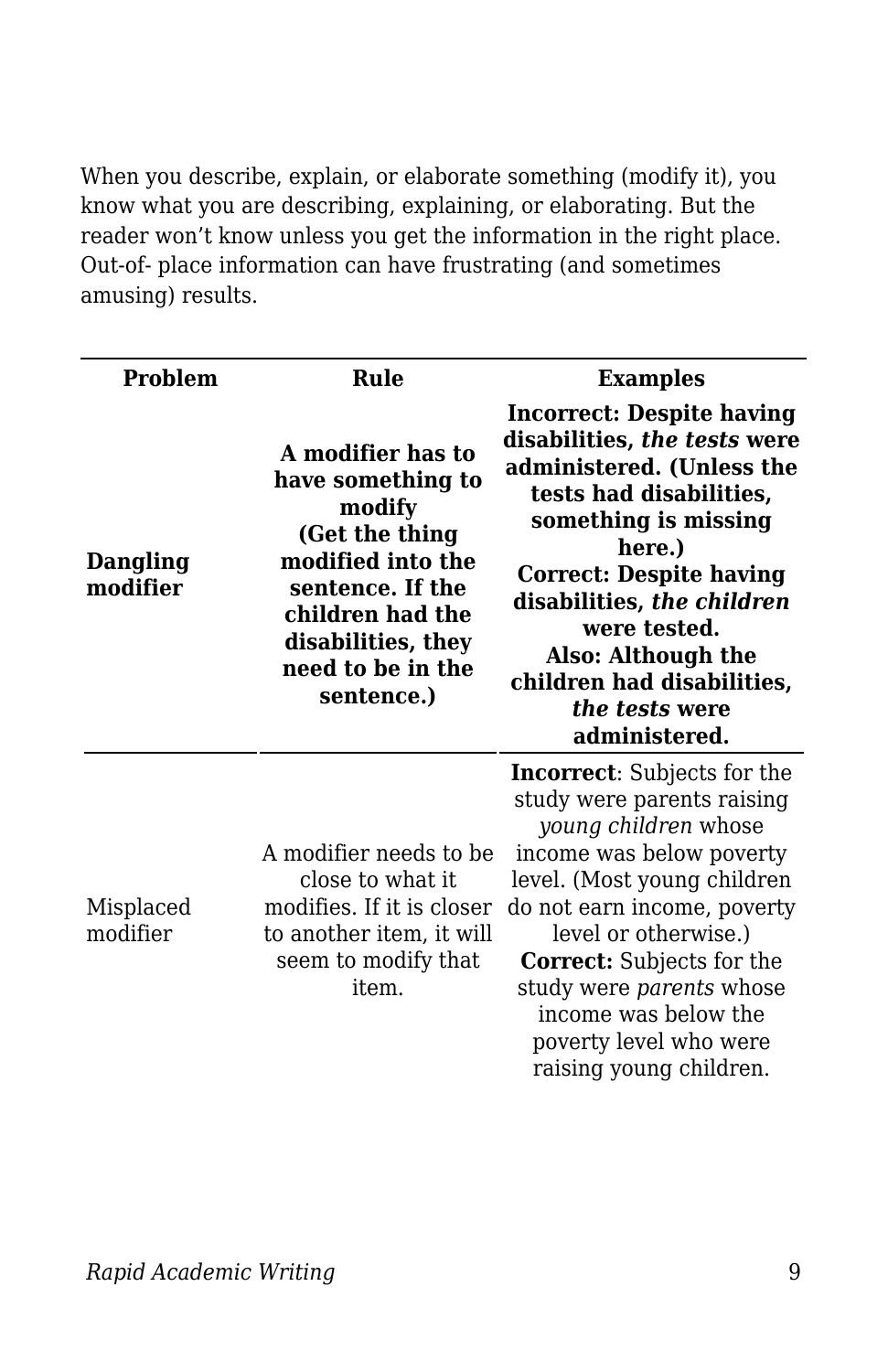| <b>Problem</b>              | Rule                                                                                   | <b>Examples</b>                                                                                                                                                                                                                                                                                                                                                                                                                       |
|-----------------------------|----------------------------------------------------------------------------------------|---------------------------------------------------------------------------------------------------------------------------------------------------------------------------------------------------------------------------------------------------------------------------------------------------------------------------------------------------------------------------------------------------------------------------------------|
| Squinting<br>modifier       | Be careful that a<br>modifier does not<br>point equally to two<br>different items      | <b>Incorrect:</b> Proofreading<br>thoroughly bores most of us.<br>Option 1: Proofreading in a<br>thorough manner bores most<br>of us.<br><b>Option 2: Proofreading is</b><br>thoroughly boring for most<br>of us.                                                                                                                                                                                                                     |
| Inappropriate<br>comparison | Use comparative form<br>for two, superlative<br>form for three or<br>more.             | <b>Incorrect:</b> Compared with<br>traditional resource,<br>inclusion has resulted in the<br>best socialization of students<br>with disabilities.<br><b>Correct:</b> Inclusion has<br>shown better socialization of<br>students with disabilities<br>than traditional resource.<br><b>Correct:</b> Compared to<br>resource programs and<br>residential schools, inclusion<br>has shown the best<br>socialization of deaf<br>students. |
| Incomplete<br>comparison    | When using a<br>comparative or<br>superlative form,<br>include all necessary<br>items. | <b>Incorrect:</b> Results showed<br>that the treatment group<br>made greater advances in<br>reading comprehension.<br>Use: Results showed that<br>the treatment group made<br>greater advances than the<br>control group in reading<br>comprehension.                                                                                                                                                                                 |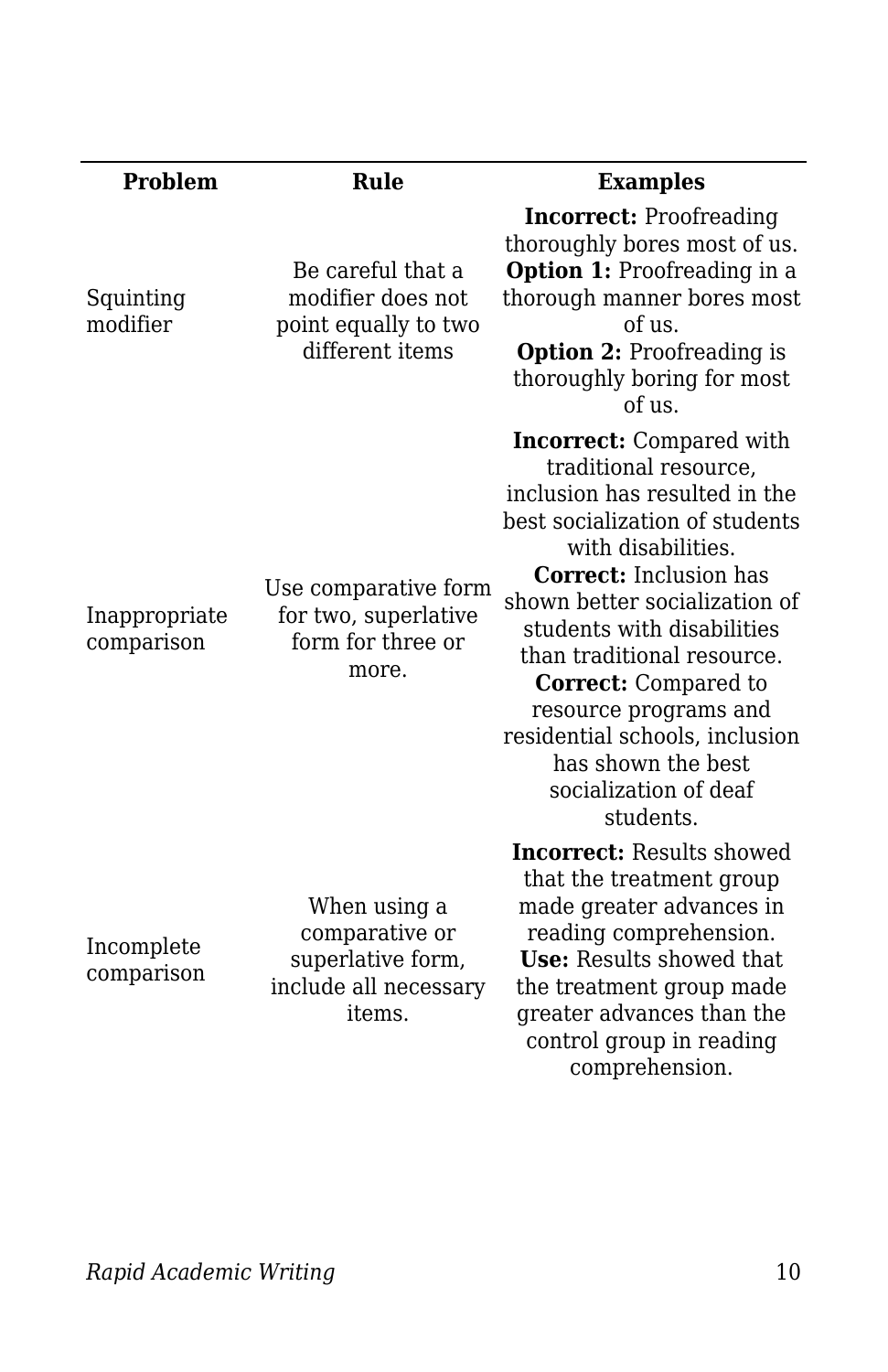| Problem                           | Rule                                                                                                                                                    | <b>Examples</b>                                                                                                                                                                                                       |
|-----------------------------------|---------------------------------------------------------------------------------------------------------------------------------------------------------|-----------------------------------------------------------------------------------------------------------------------------------------------------------------------------------------------------------------------|
| Adjective/<br>adverb<br>confusion | Adjective answers<br>which, what kind, how<br>many. Good is an<br>adjective.<br>Adverb answers<br>when, how, how often,<br>where.<br>Well is an adverb. | Establishing trust can be a<br>slow process.<br>Rice's article gives a good<br>general definition for our<br>purposes.<br>The client was improving<br>slowly.<br>The weekly sessions with<br>Jason seemed to go well. |

## **Apostrophe: To Possess or Not to Possess**

Apostrophes allow you to juggle possessions and some omissions. As in life, indicating true possession can be a necessity, but indicating possession that does not exist can be problematic.

| <b>Need</b>                                 | Rule                                                                    | <b>Examples</b>                                                                                                          |
|---------------------------------------------|-------------------------------------------------------------------------|--------------------------------------------------------------------------------------------------------------------------|
| <b>Singular</b><br>nouns not<br>ending in s | Add apostrophe $+ s$                                                    | The researcher's<br>conclusion, the article's<br>content, everyone's<br>concern                                          |
| Singular nouns<br>ending in $s$             | Usually add<br>apostrophe $+s$ ,<br>occasionally just add<br>apostrophe | Henry James's novels<br>The hostess' solution (Too<br>many surrounding s sounds<br>makes this statement hard<br>to say.) |
| Pural nouns not<br>ending in s              | Add apostrophe $+ s$                                                    | The women's responses, the<br>men's involvement                                                                          |
| Plural nouns<br>ending in s                 | Add apostrophe after<br>S                                               | The parents' input, the<br>committees' responsibilities                                                                  |

## **Possession**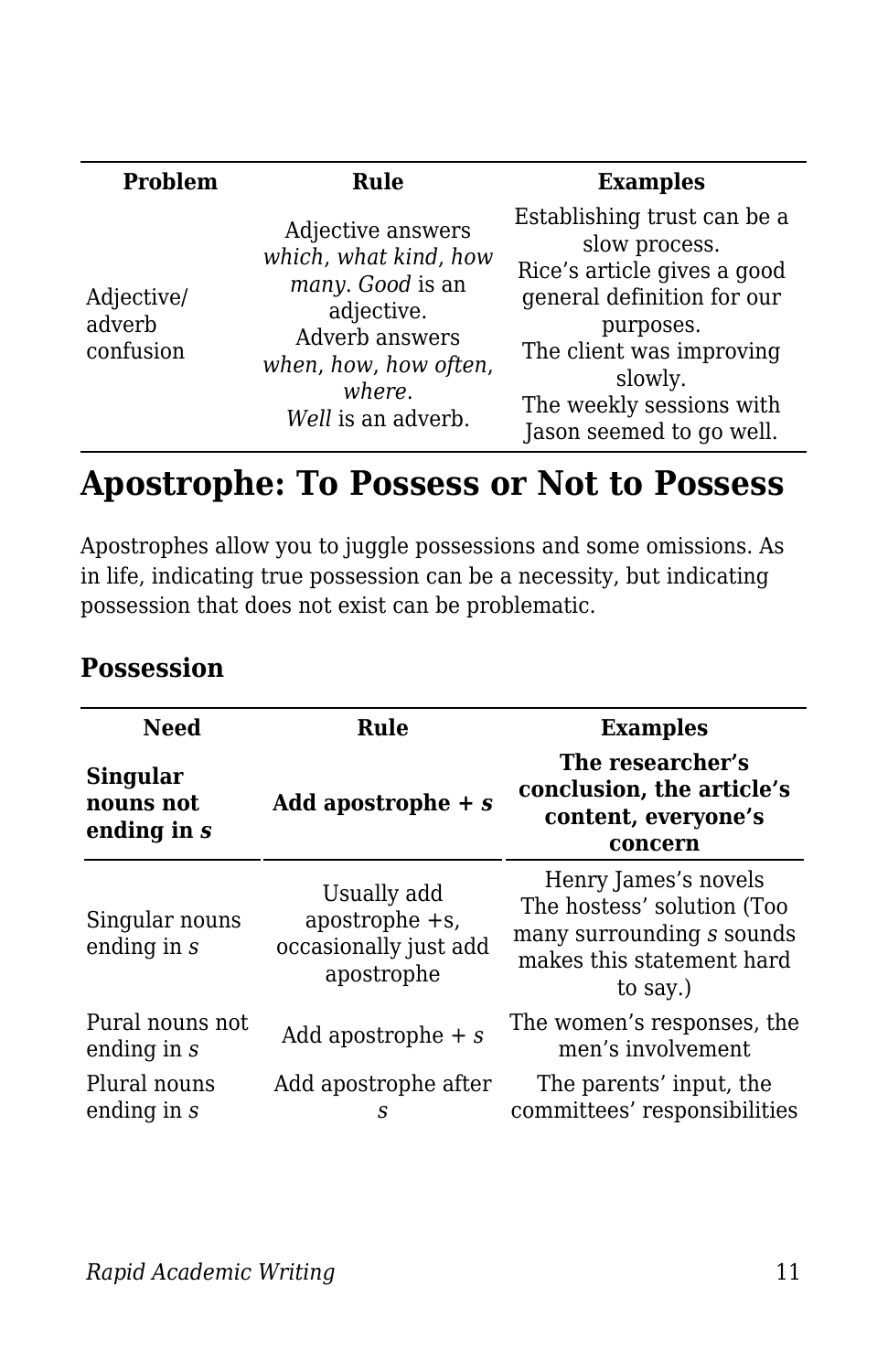| <b>Need</b>                                                        | Rule                                                                                                                                         | <b>Examples</b>                                                                                                                                                                          |
|--------------------------------------------------------------------|----------------------------------------------------------------------------------------------------------------------------------------------|------------------------------------------------------------------------------------------------------------------------------------------------------------------------------------------|
| Joint possession                                                   | Add apostrophe only<br>after last noun if<br>possessed together                                                                              | McKenzie and McCullough's<br>research study (They are<br>working together on the<br>same study.)                                                                                         |
| Similar<br>possession                                              | Add apostrophe to all<br>names if possessed<br>item is the same<br>category but not the<br>same item.                                        | Both Taylor's and Curtis's<br>research efforts are<br>impressive. (Both are doing<br>research, but not together.)                                                                        |
| Do not use<br>apostrophe with<br>possessive<br>pronouns.           | You wouldn't use hi's<br>or <i>her's. Its</i> is a<br>personal pronoun, like<br>his and hers). It's is<br>the contraction for "it<br>$is.$ " | Incorrect: The instrument<br>was rejected because it's<br>validity was not established.<br>Correct: The instrument will<br>be reconsidered when its<br>validity has been<br>established. |
| Do not use<br>apostrophe with<br>nouns that are<br>not possessive. | Do not let an s on the<br>end of a word tempt<br>you to add an<br>apostrophe if that<br>word is merely plural,<br>not possessive.            | Incorrect: The participants'<br>completed a social validity<br>questionnaire.<br>Correct: The participants<br>found the intervention easy<br>to implement in their<br>classrooms.        |

## **Omissions and Plurals**

|  | <b>Omissions</b> | Use apostrophe to mark<br>letters left out of<br>contractions. | don't, can't, won't etc. |
|--|------------------|----------------------------------------------------------------|--------------------------|
|--|------------------|----------------------------------------------------------------|--------------------------|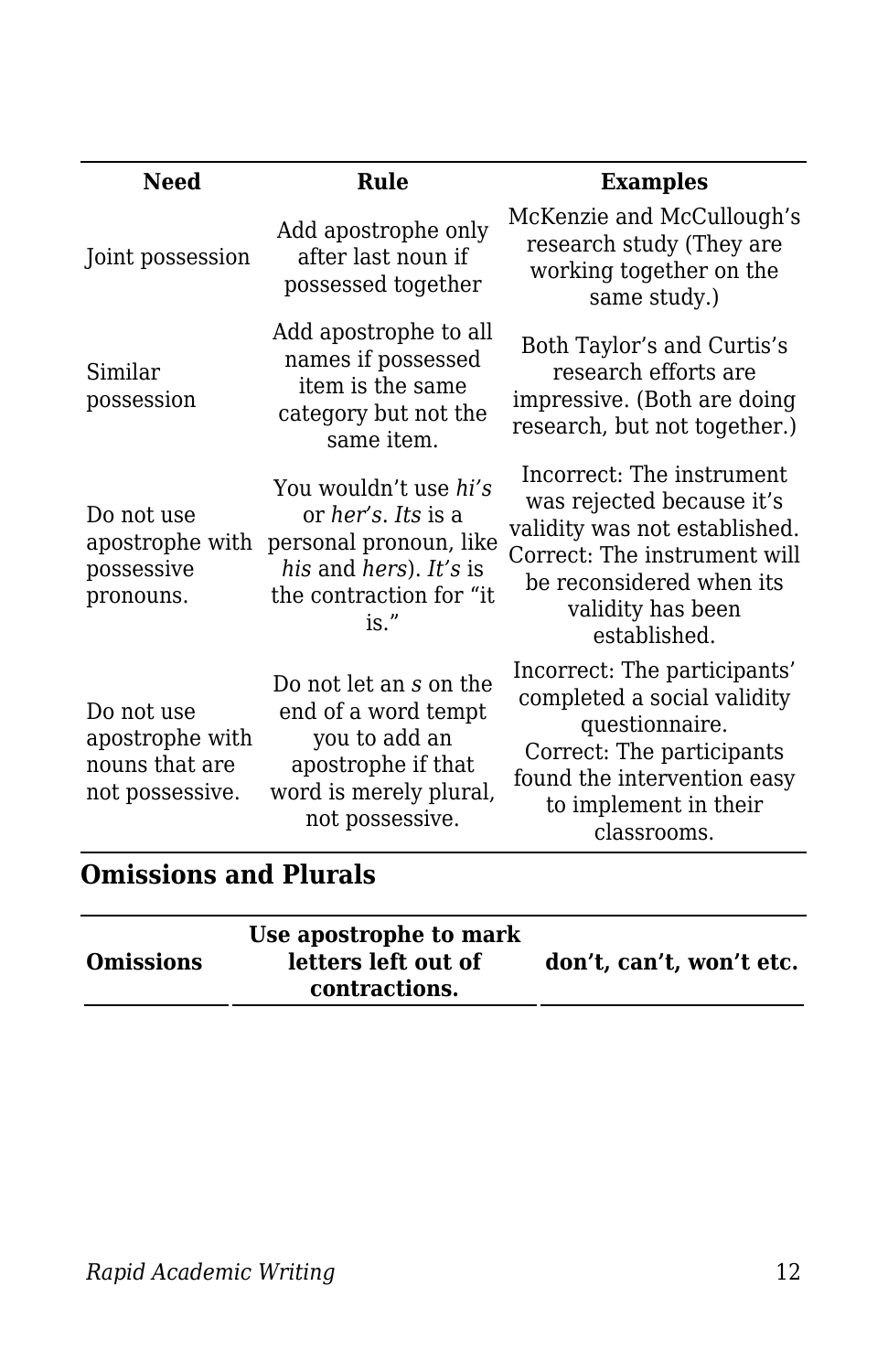| <b>Plurals</b>               | Use apostrophe for plurals of Many dyslexic students<br>lower case letters and<br>abbreviations with periods.<br>For numbers, capital letters,<br>abbreviations without<br>periods and words used as<br>words, an apostrophe before<br>s is optional. | reverse b's and d 's.<br>(Letters are italicized, 's<br>is not.)<br>the 1990s, the 1990's<br>SLIs, SLI's<br>too many buts or too<br>many <i>but's</i>                |
|------------------------------|-------------------------------------------------------------------------------------------------------------------------------------------------------------------------------------------------------------------------------------------------------|----------------------------------------------------------------------------------------------------------------------------------------------------------------------|
| <b>Misuse with</b><br>Plural | Do not use apostrophe with<br>non-possessive plurals,<br>except as shown above                                                                                                                                                                        | <b>Incorrect:</b> Tests were<br>administered to the<br>student's.<br><b>Incorrect:</b> The<br>entrepreneurs' gave<br>permission for their<br>records to be examined. |

## **Hyphen: The Modest Joiner**

Now that word processing has eliminated most of the need for end-ofline division, the main use for the hyphen is to link up things that need to be kept together in order for their meaning to be clear. You might want to think of them as "word partners"—equally linked companions in the wisdom or mischief of expression.

#### **Common Uses and Misuses of Hyphens**

| <b>Usage</b> | Rule | <b>Examples</b> |
|--------------|------|-----------------|
| Hyphenate    |      |                 |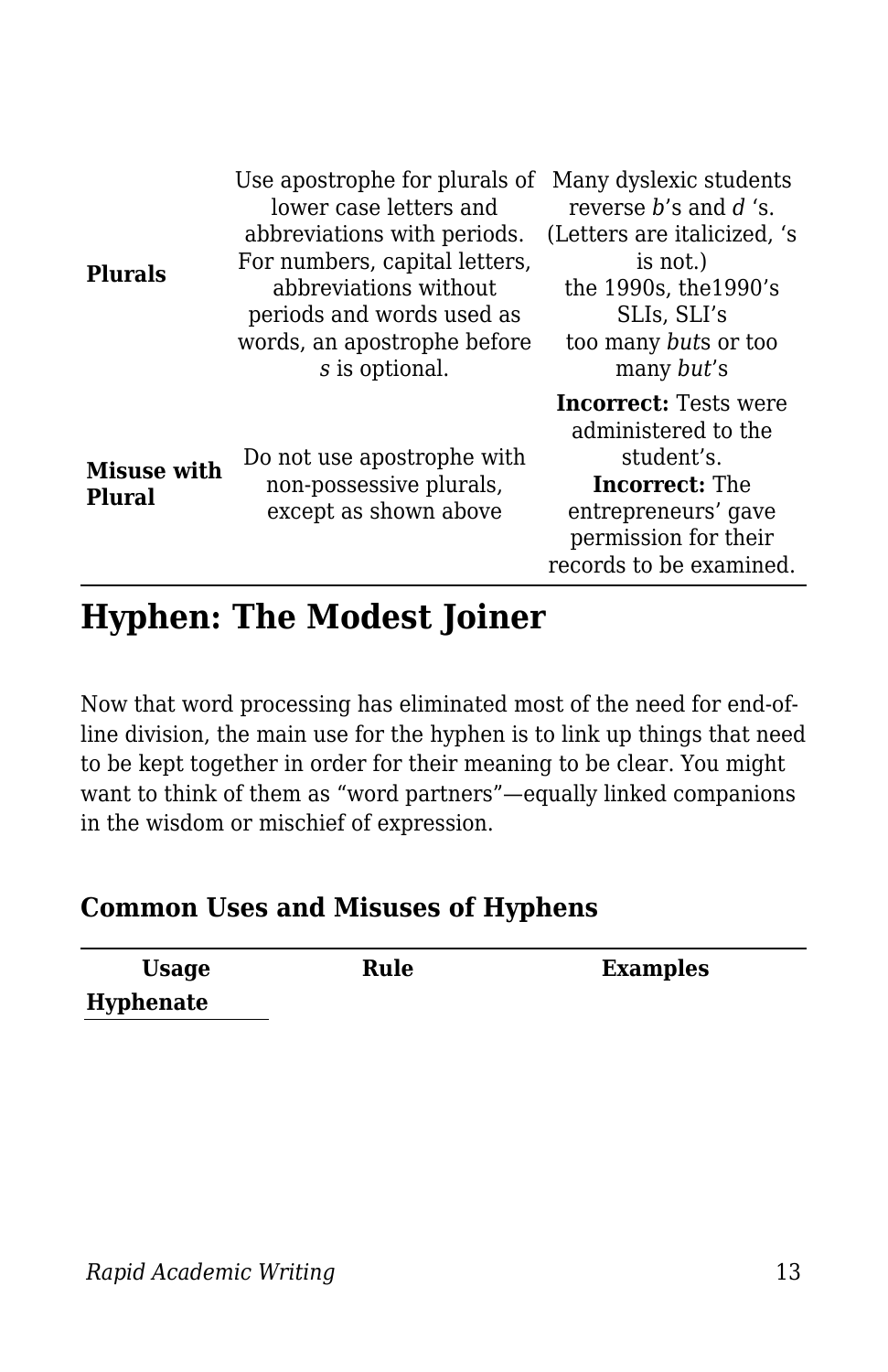| <b>Usage</b>                                                  | Rule                                                                                         | <b>Examples</b>                                                                                                                                                                         |
|---------------------------------------------------------------|----------------------------------------------------------------------------------------------|-----------------------------------------------------------------------------------------------------------------------------------------------------------------------------------------|
| Two words that<br>function as a<br>modifying unit             | Hyphenate if the unit<br>comes before the<br>noun. Do not<br>hyphenate if it comes<br>after. | Many high-ranking<br>authorities are cited.<br>Many of the authorities are<br>high ranking.<br>Do not accept out-of-date<br>information.<br>The information he gave<br>was out of date. |
| Self, all, and ex<br>(meaning<br>former) words                | Hyphenate words<br>beginning with these<br>prefixes.                                         | self-concept, self-esteem,<br>self-efficacy<br>all-encompassing, all-<br>inclusive<br>ex-partner, ex-compatriot                                                                         |
| Prefix ending<br>with same vowel<br>with which root<br>begins | Hyphenate if<br>confusion is possible.<br>(Pre and re rarely<br>hyphenate.)                  | anti-illiteracy, meta-analysis                                                                                                                                                          |
| A prefix-root<br>blend that has<br>another<br>meaning)        | Hyphenate the less<br>common of the words.                                                   | re-recreate/recreate<br>co-operative/cooperative<br>re-lease/release                                                                                                                    |
| Compound<br>beginning with a<br>number                        | Hyphenate when it<br>precedes the term<br>modified.                                          | fourth-grade students<br>two-part analysis                                                                                                                                              |
| Compound when<br>the base word is<br>compound                 | Hyphenate for clarity.                                                                       | non-English-speaking<br>children                                                                                                                                                        |
| Prefix added to<br>root word<br>beginning with a<br>capital   | Hyphenate when<br>adding a prefix.                                                           | un-American, anti-Semetic,                                                                                                                                                              |
| Letter, numeral,<br>or abbreviation<br>as root word           | Hyphenate when<br>adding a prefix.                                                           | a pre-NCLB assessment<br>post-2000 research                                                                                                                                             |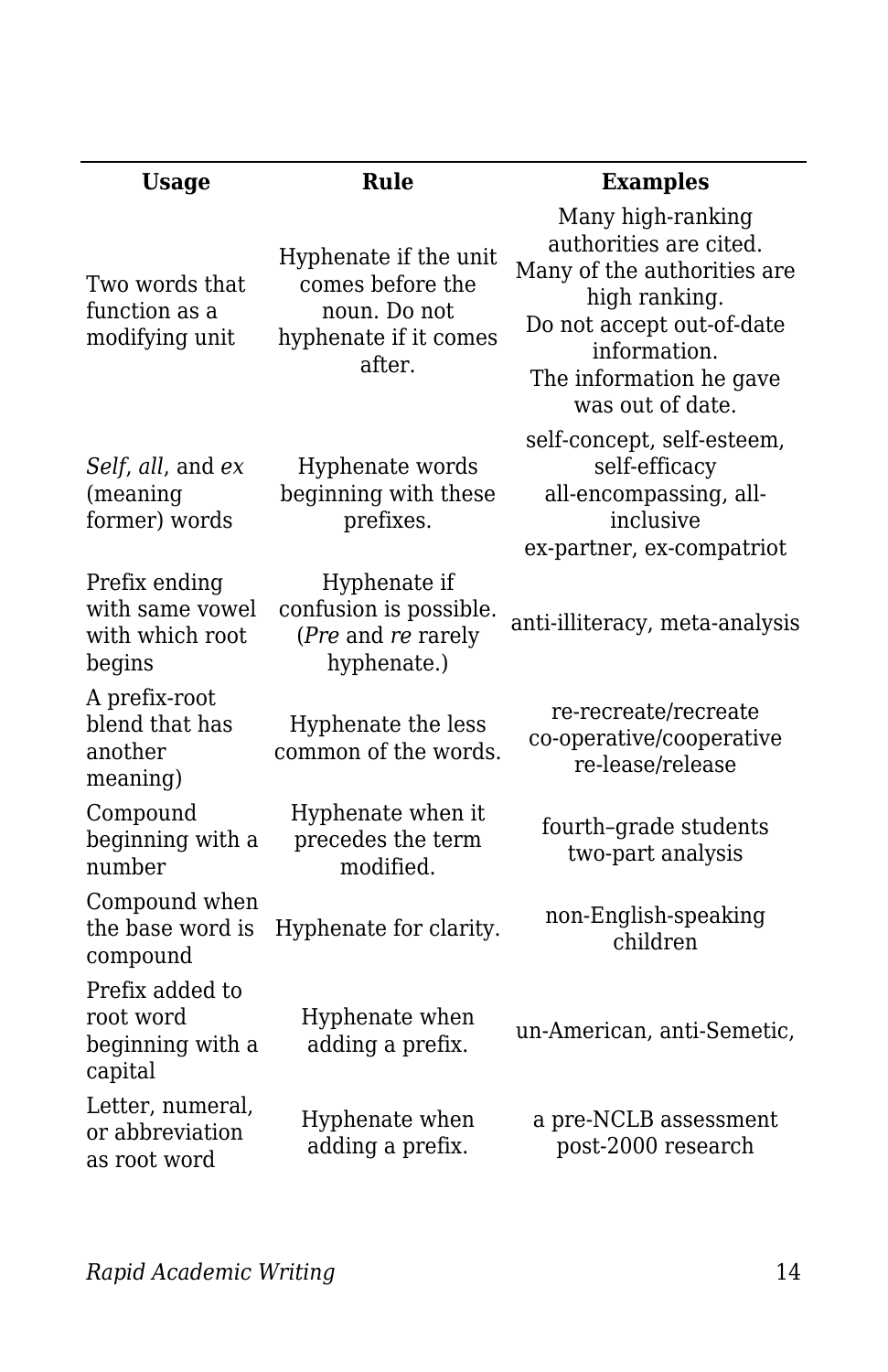| <b>Usage</b>                                                  | Rule                                                              | <b>Examples</b>                                                                                          |
|---------------------------------------------------------------|-------------------------------------------------------------------|----------------------------------------------------------------------------------------------------------|
| Two or more<br>prefixes sharing<br>a base                     | Hyphenate both.                                                   | pre- and post-treatment<br>interviews<br>short- and long-term results                                    |
| Do not<br><b>Hyphenate</b>                                    |                                                                   |                                                                                                          |
| Two adjectives<br>do not function<br>as a unit.               | If function is<br>separate, do not<br>hyphenate.                  | Three-counselor offices are<br>now common.<br>Three counselor offices are<br>located on the first floor. |
| Units with an $l$ $\nu$<br>adverb                             | Do not hyphenate<br>these<br>compounds-they<br>won't be confused. | This is a slowly evolving<br>field of study.<br>She chose a carefully<br>documented methodology.         |
| Units with a<br>letter or numeral<br>as the second<br>partner | Do not hyphenate.                                                 | Type A personality<br>Phase 2 reaction                                                                   |
| A comparative or<br>superlative<br>adjective                  | Do not hyphenate.                                                 | the least competent<br>research assistant                                                                |

### **Generalizations to Remember**

#### **Hyphenation is a tool for clarity.**

If the relationship of the words is quite obvious, you do not need to hyphenate, even though the compound may meet one of the above criteria.

#### **Some words are established as hyphenated regardless of usage or placement**.

If your visual memory tells you that the combination doesn't "look right" without a hyphen, check your dictionary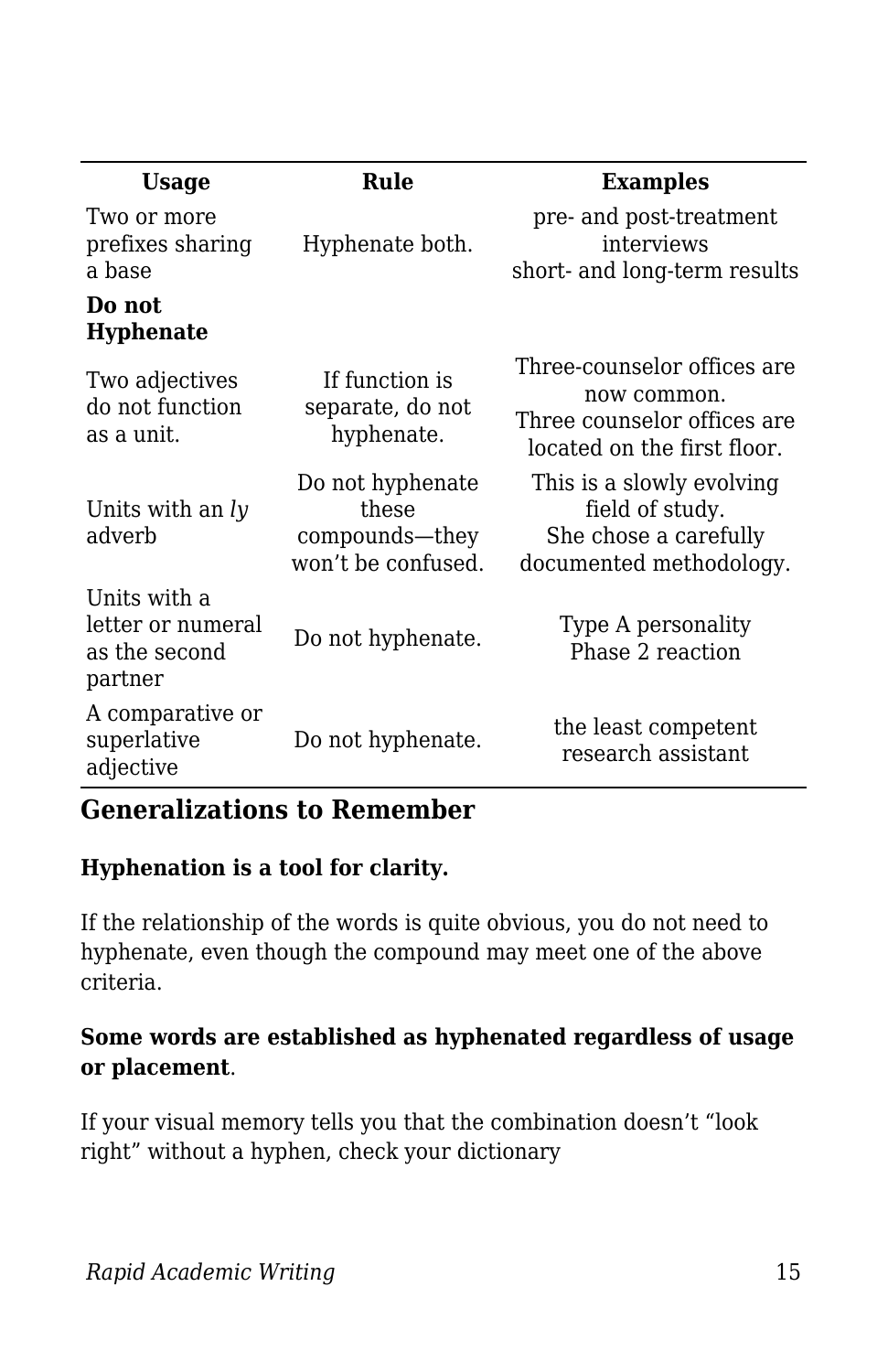**Do not space before or after a hyphen.**

# **Capitalization: Recognizing What Is Proper**

It's a matter of what is "proper." Several common uses of capitalization are applied because of the way elements fit together into a sentence, a title, a heading or visual element. When capitalization of a name is involved, a proper (specific, individual) title, is generally capitalized. A generic label is not. Religions, races, ethnicities, and nationalities (and words derived from them) are considered proper and capitalized out of respect.

| <b>Usage</b>                                                                      | Rule                                                                                                                                       | <b>Example</b>                                                                                                    |
|-----------------------------------------------------------------------------------|--------------------------------------------------------------------------------------------------------------------------------------------|-------------------------------------------------------------------------------------------------------------------|
| <b>Beginnings</b>                                                                 | The first word in a<br>sentence                                                                                                            | This study was<br>designed to                                                                                     |
| Statements<br>following colons                                                    | The first word following<br>a colon if the following<br>statement is a complete<br>sentence.                                               | The researcher's<br>expectation was fulfilled:<br>The students performed<br>better in experimental<br>conditions. |
| Titles in text<br>(books, articles,<br>plays, poetry,<br>other artistic<br>works) | Capitalize major words<br>(usually not short<br>conjunctions, articles or<br>short prepositions). All<br>words of four letters or<br>more. | Publication Manual of the<br>American Psychological<br>Association                                                |
| Titles of books<br>and articles on<br>reference list                              | Capitalize only the first<br>word and the first word<br>following a colon or<br>dash.                                                      | Social issues in the<br>classroom: Focusing on<br>thinking skills<br>Looking in classrooms                        |

## **General Use of Capitals**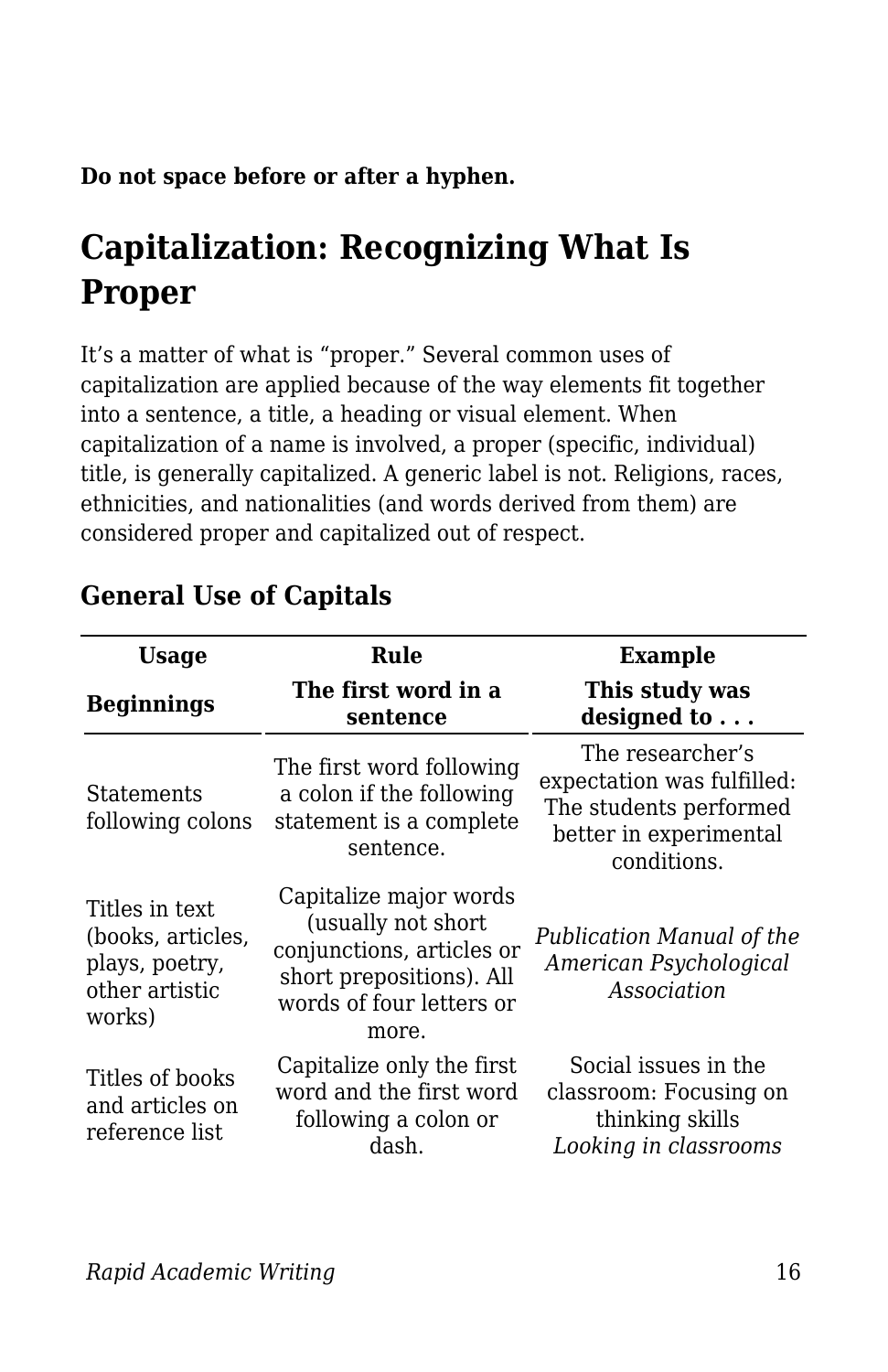| <b>Usage</b>                          | Rule                                                                                                                                                                                                     | <b>Example</b>                                                                                                                                          |
|---------------------------------------|----------------------------------------------------------------------------------------------------------------------------------------------------------------------------------------------------------|---------------------------------------------------------------------------------------------------------------------------------------------------------|
| Headings                              | Capitalize major words<br>in all heading that are<br>centered or at the left<br>margin (Levels 1 and 2).<br>Capitalize only the first<br>word of headings at<br>beginnings of<br>paragraphs (Levels 3-5) | <b>Early Research (1)</b><br><b>Research Prior to 2000</b><br>(2)<br><b>Early concept</b><br>identification.(3)<br><b>Historical background.</b><br>(4) |
| Tables and<br>figures                 | Capitalize major words<br>in titles and legends                                                                                                                                                          | Figure 1: Timeline for<br><b>Early Research Efforts</b>                                                                                                 |
| Numbers or<br>letters in a<br>series  | Capitalize nouns that<br>precede numerals or<br>letters, except for<br>common parts of books<br>or tables                                                                                                | (see Figure 4) Note<br>changes during Baseline<br><b>but</b> refer to chapter 5                                                                         |
| Sections of the<br>same<br>manuscript | Capitalize headings and<br>subheadings                                                                                                                                                                   | See Methods section                                                                                                                                     |

## **PROPER NAMES AND TITLES**

- **Capitalize one person, one place, one specific unique thing.**
- **Capitalize words derived from a proper noun.**

| Category      | Capitalize                                                         | Do Not Capitalize                                                    |
|---------------|--------------------------------------------------------------------|----------------------------------------------------------------------|
| People        | Sir Isaac<br><b>Newton/Newtonian physics</b><br><b>Dean Prater</b> | a physicist<br>a professor<br>the dean of the<br><b>McKay School</b> |
| <b>Places</b> | Spain/Spanish<br><b>Timpview High School</b>                       | a country, a language<br>a local high school                         |
| Things        | <b>Yellowstone National Park</b>                                   | a park, a wilderness<br>area                                         |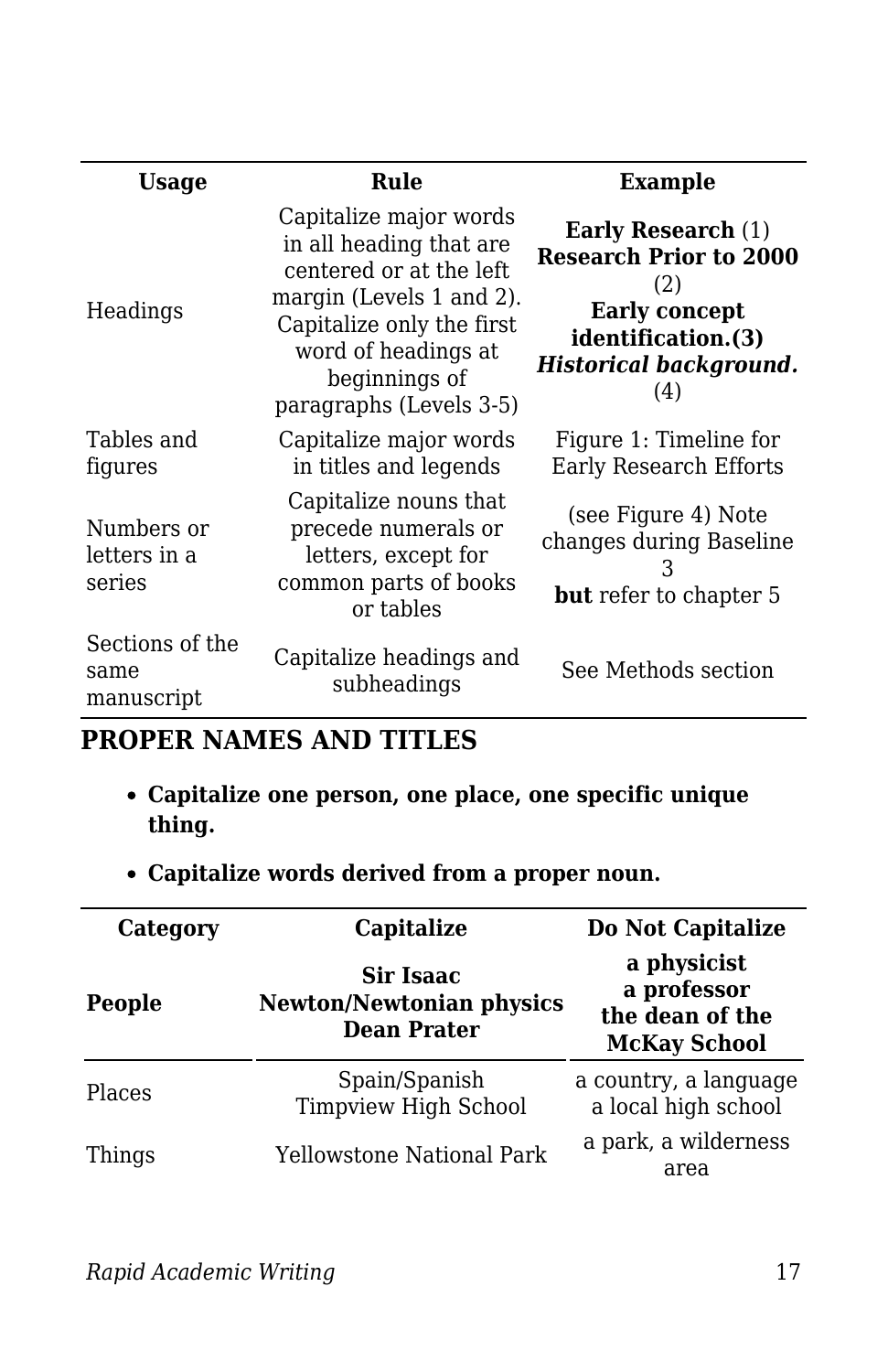| Category                              | Capitalize                                                      | Do Not Capitalize                                                                                                           |
|---------------------------------------|-----------------------------------------------------------------|-----------------------------------------------------------------------------------------------------------------------------|
| Events                                | World War I                                                     | war, battle,<br>confrontation                                                                                               |
| Periods                               | Renaissance (periods, events)                                   | fifteenth century (not<br>centuries)                                                                                        |
| Colleges,<br>departments              | Brigham Young University,<br>Department of Teacher<br>Education | the university<br>a department                                                                                              |
| Courses                               | English 400, Introduction to<br>Humanities (catalogue titles)   | a psychology class,<br>humanities courses,<br>but an English course<br>(derived from name of<br>country)                    |
| Religions,<br>races,<br>nationalities | Christianity, Buddhist,<br>African American, Japanese           |                                                                                                                             |
| Seasons                               | Do not capitalize seasons,<br>even for term titles.             | in the spring<br>during fall semester                                                                                       |
| Academic titles                       | William Brown, PhD                                              | a doctoral degree                                                                                                           |
| Brand names,<br>trademarks            | Xerox, Prozac                                                   | copy machines,<br>depression<br>medication                                                                                  |
| Models, laws,<br>theories             | APA does not capitalize<br>models, laws, and theories.          | sensorimotor stage<br>response to<br>intervention<br>Renzulli's triad model<br>(name is capitalized,<br>model title is not) |
| Exact titles of<br>tests              | Minnesota Multiphasic<br>Personality Inventory                  | a standardized<br>personality<br>assessment                                                                                 |
| Test subscales                        | Capitalize heading but not<br>test or scale                     | Depression scale                                                                                                            |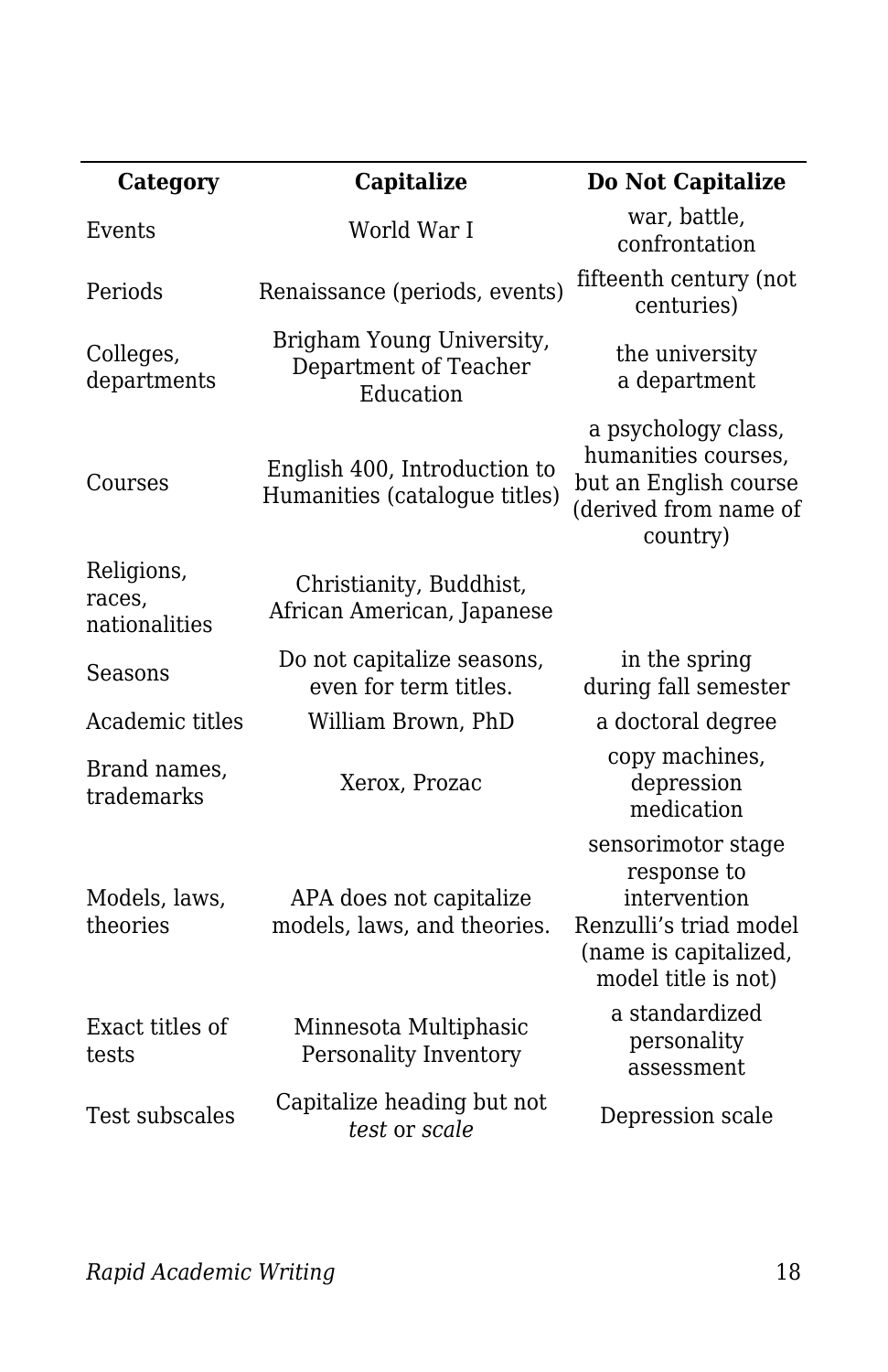| Category                              | Capitalize                                                                                                                                                     | Do Not Capitalize                                                                                                                                                                 |
|---------------------------------------|----------------------------------------------------------------------------------------------------------------------------------------------------------------|-----------------------------------------------------------------------------------------------------------------------------------------------------------------------------------|
| Experiment<br>groups or<br>conditions | Condition C, Phase 2<br>(capitalize noun preceding<br>number or letter)                                                                                        | control group,<br>intervention group,<br>tutoring condition (do<br>not capitalize general<br>designations)                                                                        |
| Variables,<br>factors, effects        | Capitalize names of derived<br>factors but not word <i>factor</i> :<br>Behavior Disability factor.<br>Capitalize when preceding<br>number or letter: Factor 2. | Variables and effects<br>are not capitalized<br>unless written with<br>multiplication signs: a<br>significant Gender X<br>Age interaction, but a<br>significant gender<br>effect. |

# **Italics vs. Quotation Marks: A Matter of Size and Significance**

Quotation marks have a labeling function in addition to their major use of identifying direct quotations.

Both italics and quotation marks call attention to a title. If you want a basic principle of division, think of italics as a larger, more significant label.

## **Quotation Marks, Labels for Short or Common Things**

**Use Examples**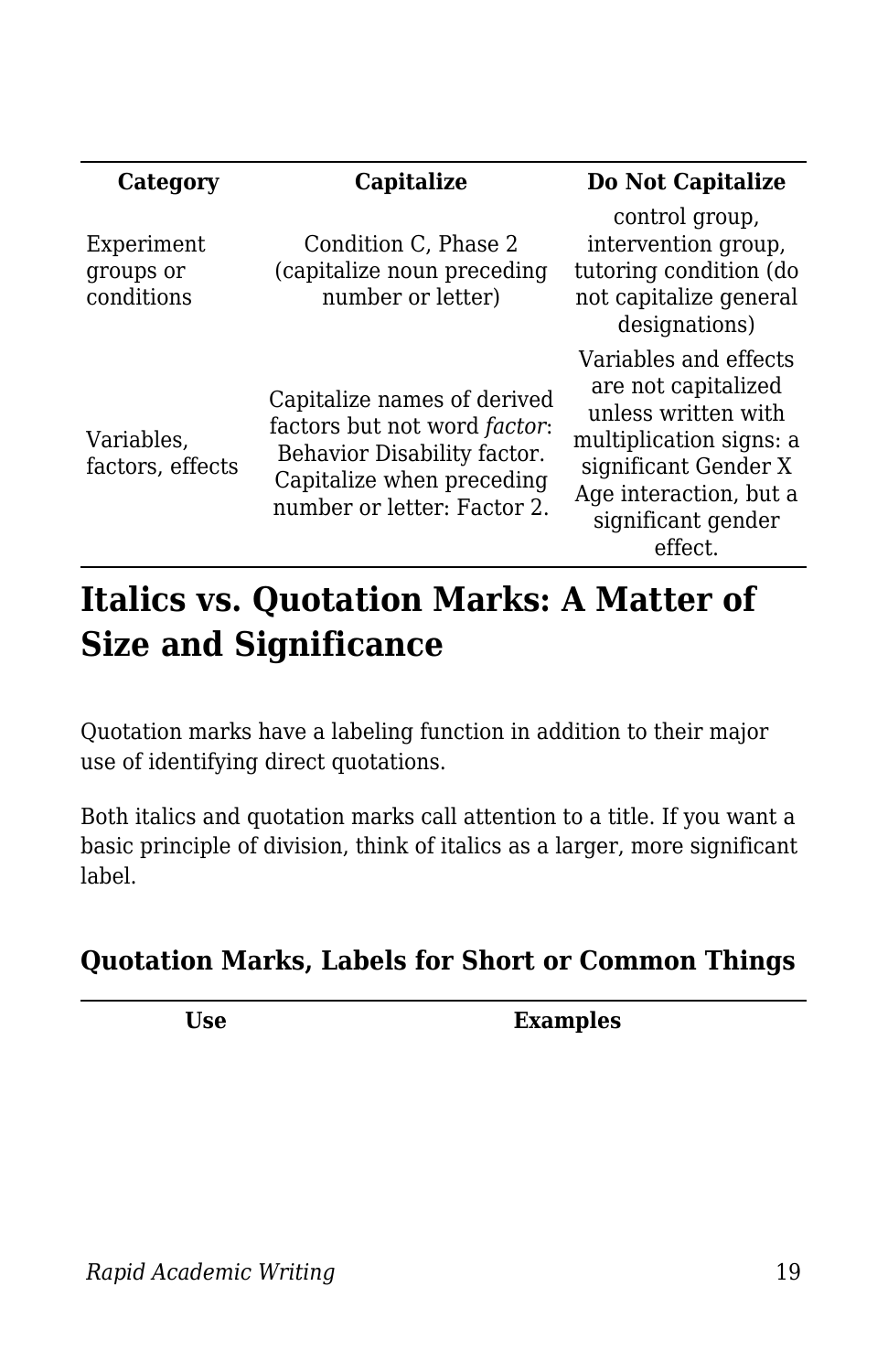| Use                                                                                          | <b>Examples</b>                                                                                                                                                                                                                                                                                                                                                                                              |  |
|----------------------------------------------------------------------------------------------|--------------------------------------------------------------------------------------------------------------------------------------------------------------------------------------------------------------------------------------------------------------------------------------------------------------------------------------------------------------------------------------------------------------|--|
| To set off the title of<br>a short work: article,<br>chapter, short story,<br>poem song etc. | Short work: In the chapter "The Idea of<br>Multiple Intelligences," in the book<br>Frames of Mind (1983), Gardner first<br>gave an extensive rationale for the<br>theory. (Note the chapter is in quotation<br>marks, the book is italicized)                                                                                                                                                                |  |
| Occasionally to set off<br>ironic or slang usage                                             | Casual or personally distinctive usage:<br>Children will go to great lengths to avoid<br>$\frac{1}{2}$ $\frac{1}{2}$ $\frac{1}{2}$ $\frac{1}{2}$ $\frac{1}{2}$ $\frac{1}{2}$ $\frac{1}{2}$ $\frac{1}{2}$ $\frac{1}{2}$ $\frac{1}{2}$ $\frac{1}{2}$ $\frac{1}{2}$ $\frac{1}{2}$ $\frac{1}{2}$ $\frac{1}{2}$ $\frac{1}{2}$ $\frac{1}{2}$ $\frac{1}{2}$ $\frac{1}{2}$ $\frac{1}{2}$ $\frac{1}{2}$ $\frac{1}{2}$ |  |

or to indicate a coined expression.

being "uncool." In the schoolroom Jason was an "average" child. His teachers did not see Jason as a "nuclear physicist in process."

**Italics, More Distinctive Labels for Longer, Larger or More Inclusive Items**

| Use                                                                                                                        | <b>Examples</b>                                                                                                                                                                                    |  |
|----------------------------------------------------------------------------------------------------------------------------|----------------------------------------------------------------------------------------------------------------------------------------------------------------------------------------------------|--|
| To indicate the title of a<br>long work: book,<br>periodical, ERIC or<br>other microfilm<br>document, play, opera,<br>etc. | This research has been influenced by<br><b>Gardner's Intelligence Reframed</b><br>(1999) and by extensions and<br>applications from the journals Gifted<br><b>International and Roeper Review.</b> |  |
| To indicate a technical<br>term or important label<br>introduced as a label.                                               | This form of adaptation for the gifted,<br>commonly called <i>curriculum compacting</i> ,<br>is widely used to allow time for<br>enrichment.                                                       |  |
| To indicate that a letter.<br>word or phrase is used as<br>a linguistic example.                                           | As social scientists we are prone to lean<br>too heavily on vague words such as<br>outcome based. We may use them almost<br>as heedlessly as we grade things A, B or                               |  |
| To indicate that a letter is<br>used as a statistical<br>symbol or algebraic<br>variable                                   | A t test was used to determine the<br>relationship during the period of trial $c$ .                                                                                                                |  |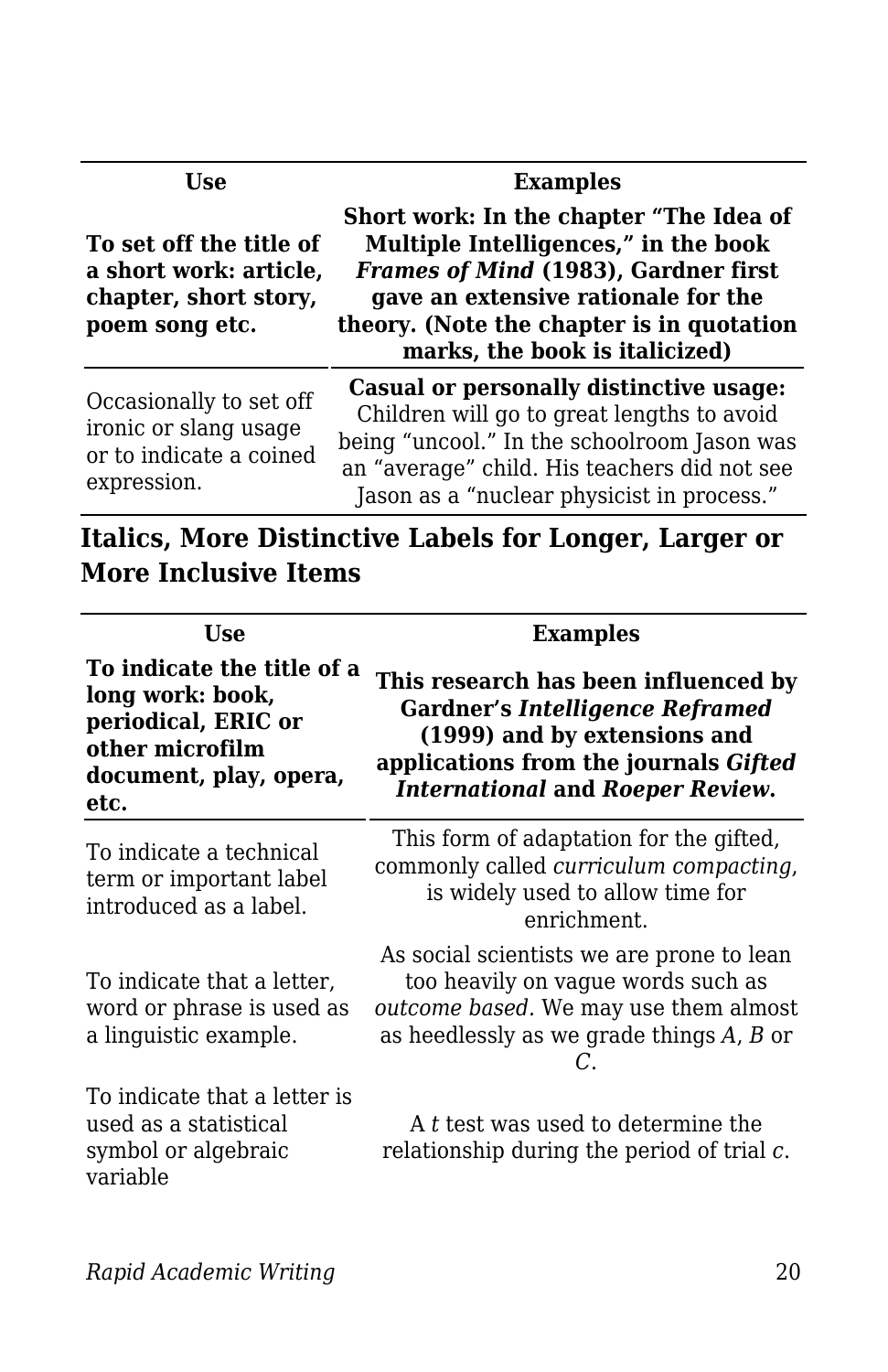| Use                                                                          | <b>Examples</b>                                                                                                                                                                                                             |
|------------------------------------------------------------------------------|-----------------------------------------------------------------------------------------------------------------------------------------------------------------------------------------------------------------------------|
| To indicate scientific<br>names and foreign words<br>not in common use       | In the classroom, Simon acted the part of<br>the enfant terrible. But it was not<br>Simon's rowdy behavior per se that was<br>most troubling to his teacher. (Italics not<br>needed for fairly common usage like per<br>se) |
| To indicate anchors in a<br>survey or testing scale                          | Respondents were asked to evaluate on a<br>scale of 1 (strongly disagree) to 5<br>(strongly agree).                                                                                                                         |
| Only occasionally for<br>emphasis. (DO NOT USE<br><b>BOLD FOR EMPHASIS.)</b> | The likelihood of childhood depression in<br>such cases should not be underestimated.                                                                                                                                       |
|                                                                              |                                                                                                                                                                                                                             |

# **Numbers: Conventions and Quirks**

Like it or not, social scientists are forced to be number crunchers, and with the particular conventions in APA format, we can end up feeling a little crunched ourselves. APA follows the basic conventions with occasional quirks.

## **APA Conventions and Preferences**

The chart below is based on the usage indicated in the *Publication Manual of the American Psychological Association* (2010), pp. 111-114.

| Use                                                                                                                  | <b>Examples</b>                                              |
|----------------------------------------------------------------------------------------------------------------------|--------------------------------------------------------------|
| <b>USE WORDS</b>                                                                                                     |                                                              |
| Any number beginning a<br>sentence or a title or heading.<br>APA advises rewording sentence<br>to try to avoid this. | Fifty-two participants substantially<br>raised their scores. |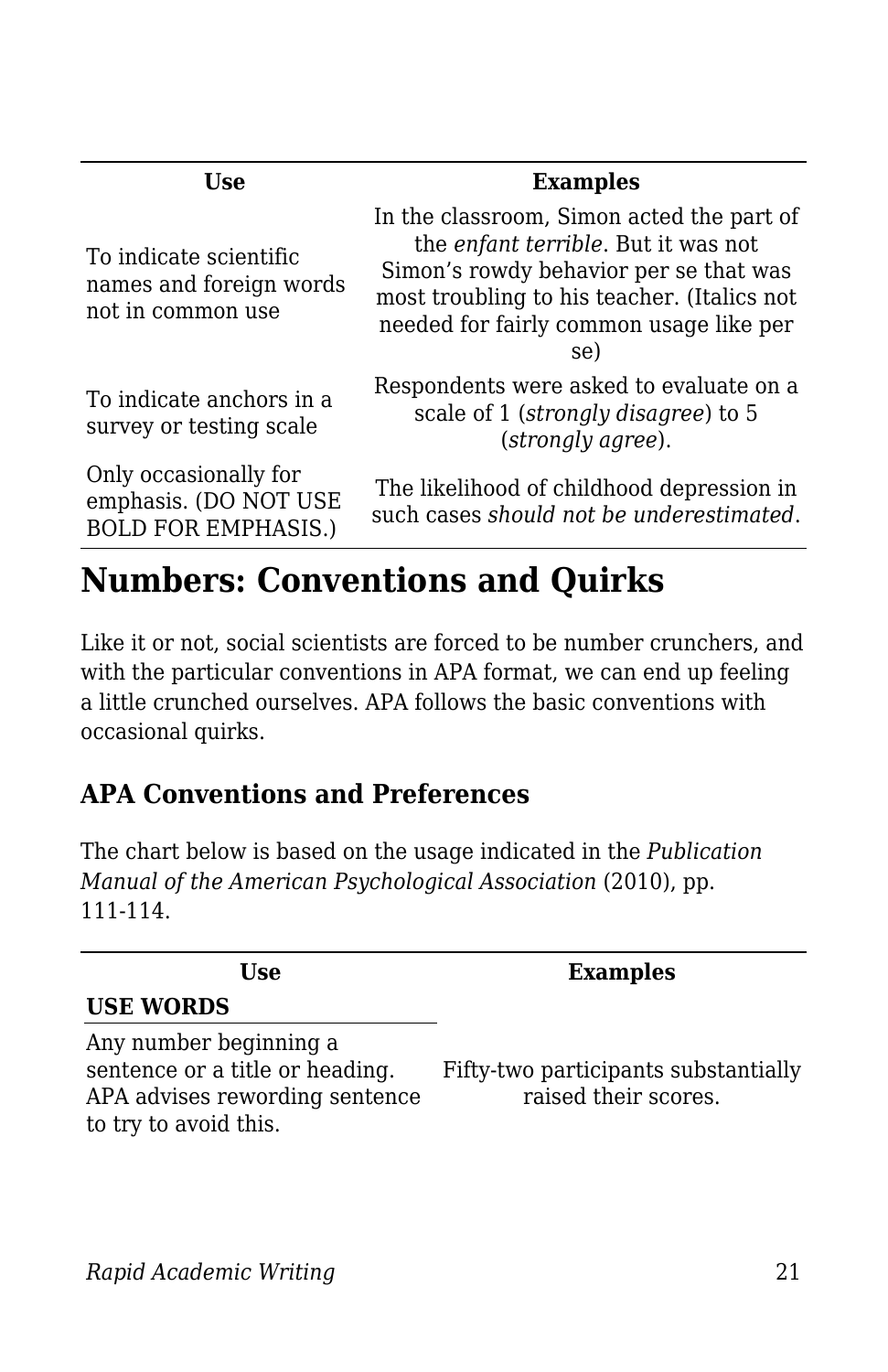Numbers below 10 that do not represent precise measurements.

**USE NUMERALS**

Numbers 10 and above

Numbers 10 and above even when grouped with lower numbers

Units of measurement, mathematical or statistical data, scores on scales, quantities, ratios percentages etc.

Items representing time, dates, ages etc.

All numbers in the abstract

#### **USE A COMBINATION OF WORDS AND NUMERALS**

Rounded numbers of millions or more

Confusing modifiers

#### **Use Examples**

three survey instruments, two treatment programs, approximately six weeks Fractions **but a contract one half**, two thirds

> 30 interviews, the 21 respondents, between 30 and 35 years of age, 12th-grade students the fifth of 22 questions; a reference base consisting of 24 articles, nine books, and 12 Internet sites the 85th percentile; 96% agreement; rated 3 on a 5-point

scale; scored 85% and 94%, respectively

Items in a numbered series Phase 3, Posttest 2, Table 5, chapter 7, page 82

> exactly 4 years ago, 9-year-olds, August 22, 2004

This study followed the academic and social progress of 8 students with autism, as observed by the 2 authors and 4 trained research assistants.

at least 3 million people affected a \$3 million grant

**Avoid:** three three-person work groups, 18 6-year-olds **Use:** Three 3-person work groups, eighteen 6-year-olds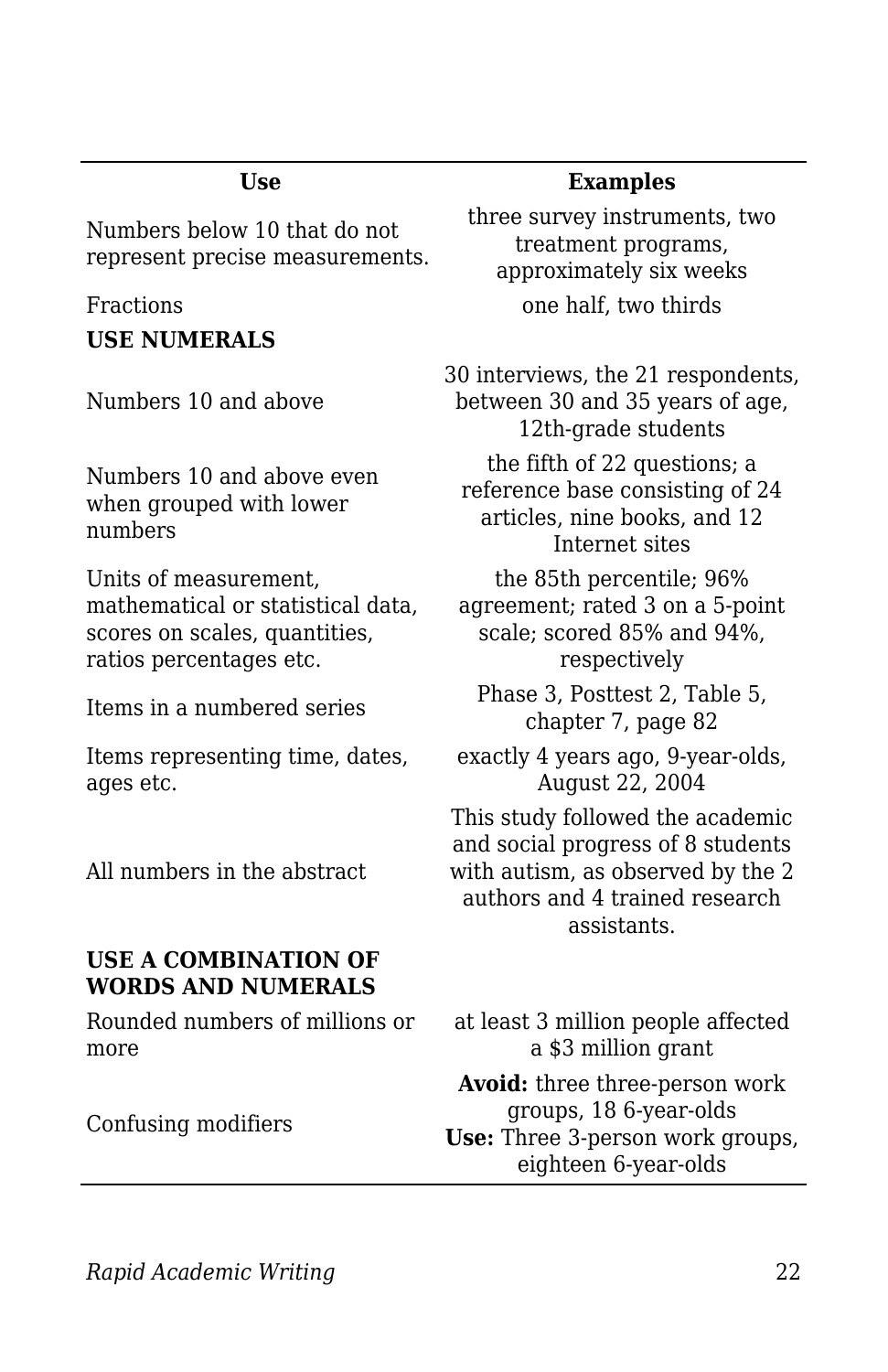## **Ordinal Numbers**

Ordinal numbers follow the same usage.

- third item
- 30th item
- 3rd, 10th, and 14th items
- fourth appointment scheduled
- 4th and 5th year of the study

## **Matters of Clarity and Efficiency**

- Use 0 before a decimal if the number could be more than 1 but isn't. If it couldn't be more than one, don't bother.
	- $\circ$  The final calculation was 0.78
	- $\circ$  It was at the .05 level of significance.
- Round off decimal places as much as possible if doing so does not interfere with anticipated reader's use or with a matter of statistical accuracy.
- Use roman numerals only when they are part of published and widely accepted terminology: for example, **"**This project could be classified as one of Renzulli's Type III critical/creative activities."
- Use commas within most numbers over 1,000 with the exception of several contexts that could be awkward: page numbers, temperatures, acoustic frequencies.
- Form plurals of numbers by adding *s* or *es* as appropriate: threes, sixes, eights, 10s, 1990s.

**For specific information on metrification, statistics, and tabular presentations, see the** *Publication Manual of the American Psychological Associations* **(2010), pp. 115-118.**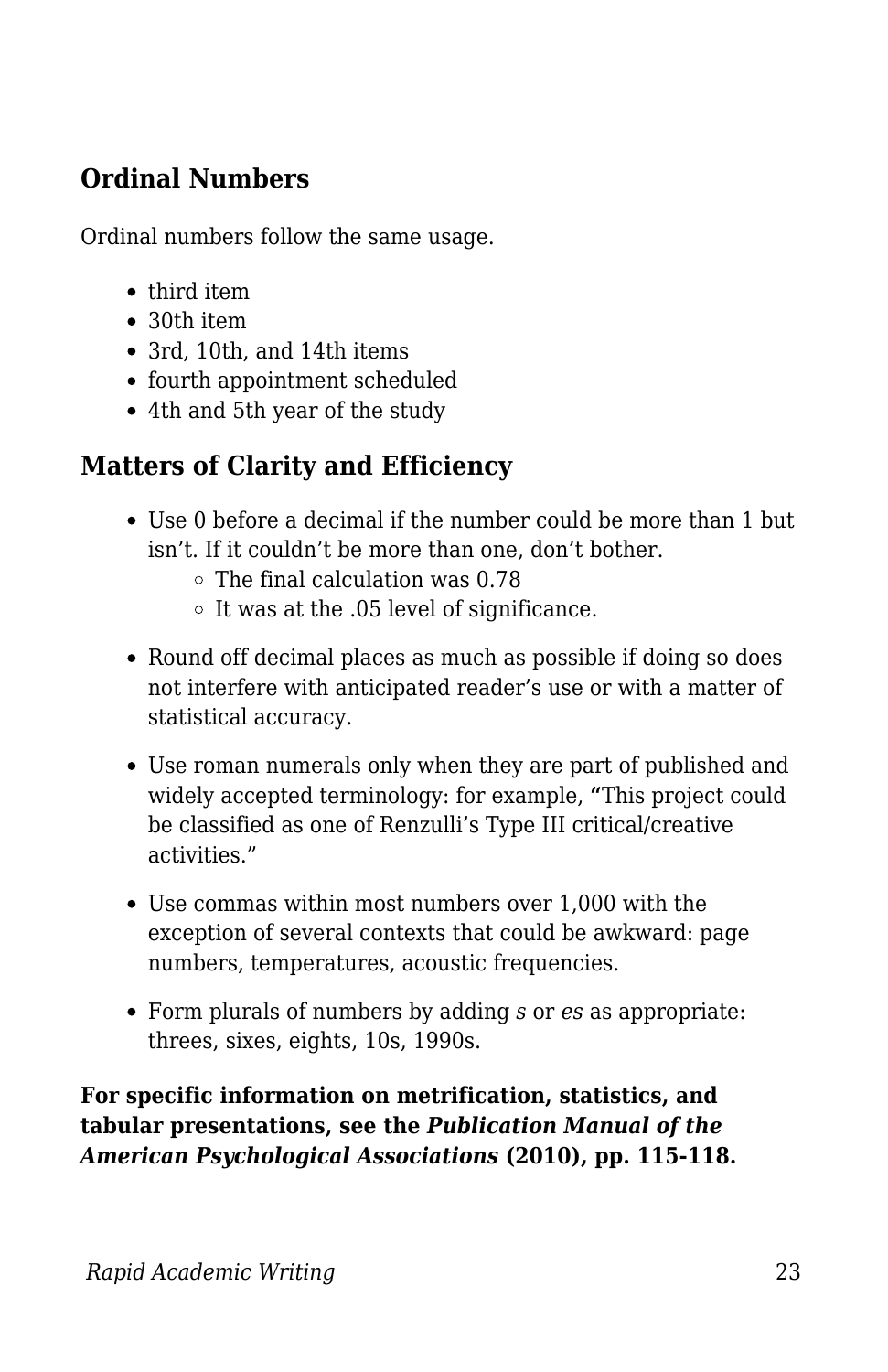# **Word Usage: Things Your Spell Check Can't Tell You**

Ironically, that wonderful spell check on your word processing program can keep you from misspelling incubus, but it can't keep you from missing affect. To add to your stress, there are some word usages and distinctions that you just have to learn.

English is a rich and varied language, but it can a very confusing language. Because it is a hybrid of many languages—including German, Latin, Danish, and French, as well as the languages of the early British inhabitants—it's not particularly consistent. Words can be pronounced the same way or close to the same way and yet be different in how they are spelled and/or in what they mean. And of course words can have the same or very similar meanings and be spelled or pronounced in widely different ways. Another problem we have is that we often use words sloppily or inappropriately without realizing we have done so.

In conversation sloppiness seems to be a matter of mutual agreement—people listen just as sloppily as they talk. But in writing—particularly academic writing—we just have to be more careful. Following are some of the most common usage problems that trip us up. Memory devices have been included to help you recall distinctions. Most of these are not technical or even logical reasons—just tricks.

| Word 1                                                              | Word 2                                                                                       | <b>Trick for Recall: Not Linguistic Reasons</b>                       |
|---------------------------------------------------------------------|----------------------------------------------------------------------------------------------|-----------------------------------------------------------------------|
| Advice: That which is offered.<br>The mentor offered useful advice. | Advise: The process of offering it.<br>The mentor advised the novice to<br>assess carefully. | Advice has "ice" in it. It's already happened, so<br>it's more solid. |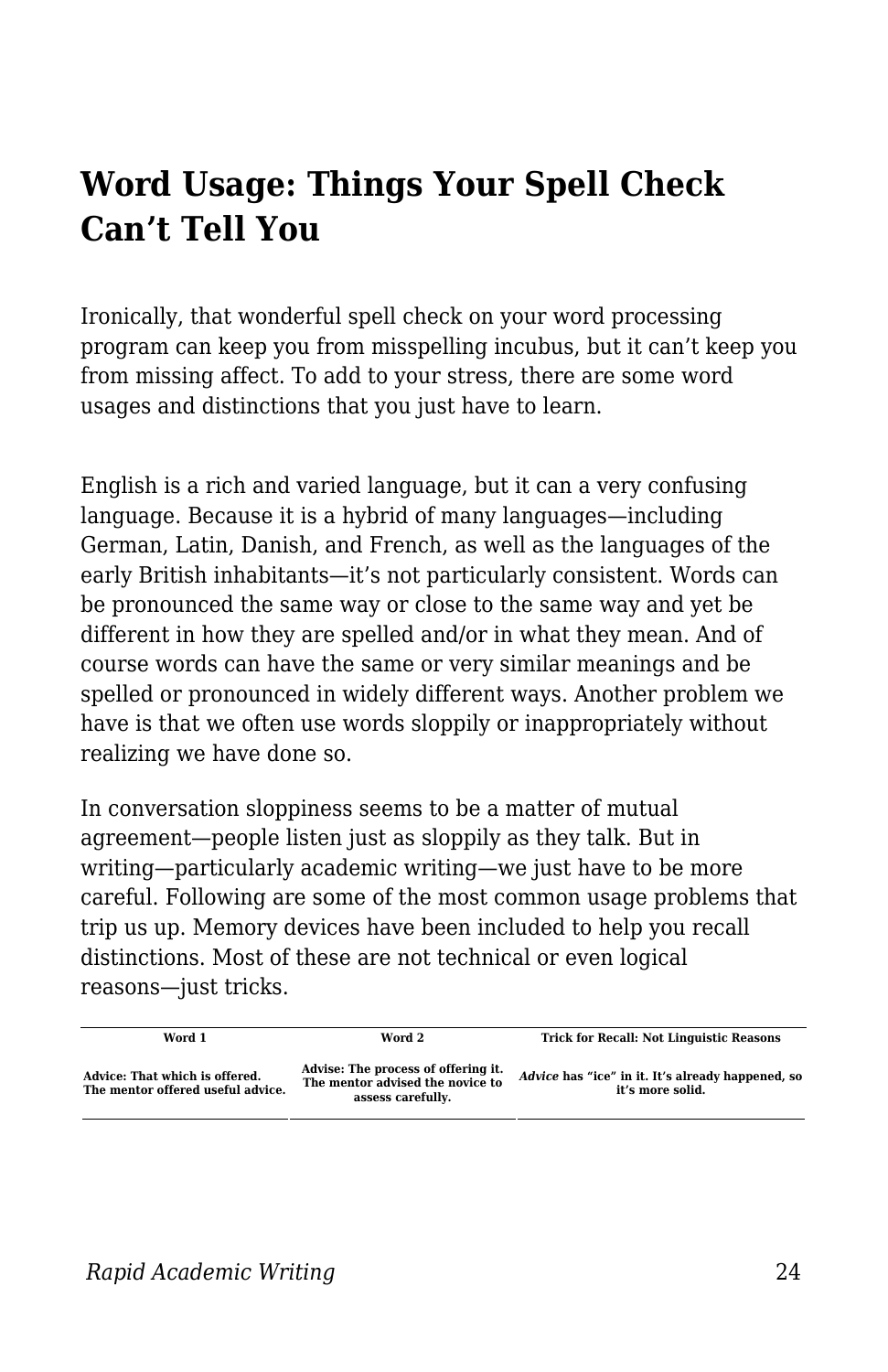| Word 1                                                                                                                                                                | Word 2                                                                                                                                                                                         | <b>Trick for Recall: Not Linguistic Reasons</b>                                                                                                                                                                     |
|-----------------------------------------------------------------------------------------------------------------------------------------------------------------------|------------------------------------------------------------------------------------------------------------------------------------------------------------------------------------------------|---------------------------------------------------------------------------------------------------------------------------------------------------------------------------------------------------------------------|
| Affect: Verb meaning "to make a<br>difference." The teacher affects the<br>child's ability to learn.                                                                  | <b>Effect:</b> Noun meaning a result. The<br>effect of the treatment was positive.                                                                                                             | <b>Remember the e's and a's: Effect is a result;</b><br>affect is action. Occasionally effect will be used as a<br>verb meaning to cause, and affect will sometimes be<br>used as a noun meaning a feeling or mood. |
| is prepared. The experiment is all<br>ready to proceed.                                                                                                               | All ready: Indication that something Already: Indication that time has passed<br>quickly. We are already half way<br>through the procedure.                                                    | If you could insert are, then use the two-word<br>phrase: "all are ready" is all ready.                                                                                                                             |
| All together: Indication of<br>gathering. Researchers for this<br>project are all together on campus.                                                                 | Altogether: Conversational intensifier.<br>There is altogether too much noise in<br>this classroom.                                                                                            | This pair works the same way as the pair above: If<br>you could add are, use the two words-"all are<br>together" is all together.                                                                                   |
| All right: Indication that all<br>concerned are correct or<br>satisfactory. The child's answers<br>were all right.                                                    | Alright: Incorrect usage This is a<br>popular error, but it's still an error.                                                                                                                  | It is not all right to jam all right togther into<br>"alright."                                                                                                                                                     |
| A lot: A vague and somewhat<br>conversational way of say often or<br>much.                                                                                            | Alot: Incorrect usage Allot is a<br>different word; it means to apportion a<br>share of something. We need to allot<br>sufficient time.                                                        | You wouldn't write "alittle," so don't write "alot."                                                                                                                                                                |
| <b>Beside:</b> A preposition meaning next<br>to. Sitting beside a child implies a<br>supportive relationship.                                                         | <b>Besides:</b> An indication of something in<br>addition or in exception. Besides making<br>symptom assessment, a counselor should<br>consider cultural affiliation.                          | Beside is alongside.<br>The addition of s makes it an addition.                                                                                                                                                     |
| Device: An implement or tool. It was<br>a useful device.                                                                                                              | <b>Devise:</b> To create or figure out. The<br>research team will need to devise a more<br>accurate strategy.                                                                                  | Similar to advice/advise. Device contains ice; it's<br>the more solid form. Devise is more slippery.                                                                                                                |
| <b>Conscience:</b> A person's intuitive<br>mechanism for telling right from<br>wrong. An individual's conscience<br>may function in healthy or unhealthy<br>ways.     | Conscious: A state of being awake or<br>aware. The accident victims were<br>interviewed soon after they became<br>conscious.                                                                   | Conscience contains science. Social scientists do<br>study conscience as a phenomenon. Consciousness,<br>or awareness, is a little vaguer.                                                                          |
| <b>Disinterested:</b> A state of purposeful<br>impartiality. In student conflicts, a<br>teacher needs to take a disinterested<br>stance.                              | Uninterested: A state of not caring. A<br>symptom of depression is to become<br>uninterested in activities formerly<br>enjoyed.                                                                | Disinterested is more deliberate. Uninterested<br>is-uh, uh-well just unconcerned.                                                                                                                                  |
| <b>Especially:</b> An adverb meaning<br>particularly or exceptionally. The<br>counselor is especially concerned<br>with the immigrant child's<br>adjustment problems. | <b>Specially:</b> An adverb used to indicate<br>that something was done for a specific<br>purpose. The treatment was specially<br>designed for children with mild to<br>moderate disabilities. | <b>Specially</b> refers to specific or specification.                                                                                                                                                               |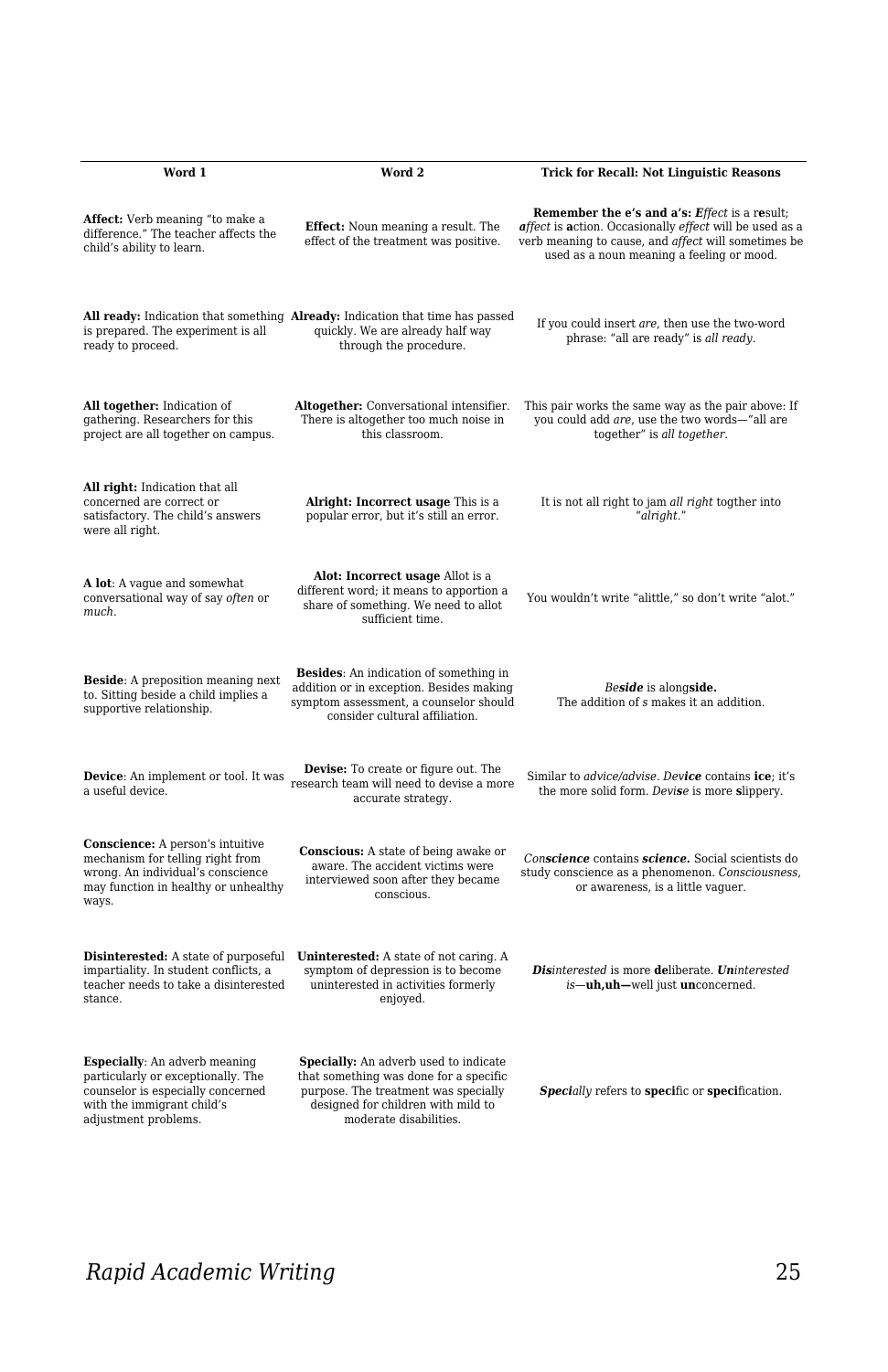| Word 1                                                                                                                                                                                                                                          | Word 2                                                                                                                                                                                                                           | <b>Trick for Recall: Not Linguistic Reasons</b>                                                                                                                                                                                                                                 |
|-------------------------------------------------------------------------------------------------------------------------------------------------------------------------------------------------------------------------------------------------|----------------------------------------------------------------------------------------------------------------------------------------------------------------------------------------------------------------------------------|---------------------------------------------------------------------------------------------------------------------------------------------------------------------------------------------------------------------------------------------------------------------------------|
| distance (literally or figuratively).<br>We are farther from understanding<br>the concept than we had realized.                                                                                                                                 | <b>Further:</b> An indication of a greater<br>this meaning. Can be used as a verb<br>meaning to aid or extend progress. He<br>was instrumental in helping to further<br>research in the area.                                    | Farther: An indication of additional degree or extent. Can overlap farther for Farther refers mostly to distance (far usually does).<br>Further is a little softer and can be used for softer,<br>more abstract concepts.                                                       |
| quantity, used for items that could<br>in Classroom 1 than in Classroom 2.                                                                                                                                                                      | Few or fewer: An indication of small Less: Opposite of more. Used for items<br>that cannot be counted. There will be<br>be counted. There are fewer subjects less time to complete this study than we<br>had originally planned. | Remember that few is the opposite of many; less is<br>the opposite of <i>more</i> : many problems/few problems;<br>more experience/less experience.                                                                                                                             |
| Fortunate: An indication that<br>something positive happened. It was<br>fortunate that the subjects were well<br>prepared.                                                                                                                      | Fortuitous: An indication that<br>something happened by chance—not<br>planned or anticipated. It was fortuitous<br>that three of the randomly chosen<br>subjects were from racial/cultural<br>minority groups.                   | If something is fortunate, it happened by good<br>fortune. If something is fortuitous, it is unplanned<br>and <i>unsolicited</i> .                                                                                                                                              |
| <b>Good:</b> An adjective, used to describe<br>a person, place or thing. We were<br>fortunate to be able to work with a<br>good teacher.                                                                                                        | Well: Most often an adverb used to<br>describe actions. The subjects<br>performed well.                                                                                                                                          | Just remember the common "good job" and "well<br>done." You wouldn't say "good done," so don't say<br>"you've done good."                                                                                                                                                       |
| <b>Imply:</b> To try to cause your reader<br>or listener to think something<br>without saying it explicitly. The<br>subject didn't accuse the therapist of<br>being incompetent, but he implied it<br>as he gave his account of the<br>session. | <b>Infer:</b> To figure out what the writer or<br>speaker is really saying but not stating<br>directly. From the subject's account of<br>the session, we inferred that he<br>considered the therapist incompetent.               | <i>Imply</i> and <i>Infer</i> are two ends of the process—imply<br>is what the communicator does, and infer is the<br>recipient's part. You might consider the related<br>words: An <i>implication</i> is what a writer makes; an<br><i>inference</i> is what the reader makes. |
| Its: A possessive pronoun, similar to<br>his and hers. The study is nearing its<br>conclusion.                                                                                                                                                  | It's: A contraction for "it is." It's late in<br>the data gathering process.                                                                                                                                                     | Remember that you wouldn't write "hi's," "her's,"<br>or "your's"; it is a pronoun, not a noun.                                                                                                                                                                                  |
| Later: A comparative time<br>relationship. On most days social<br>studies was taught later than writing<br>or mathematics.                                                                                                                      | Latter: A sequence relationship<br>involving two items. Of the two studies<br>mentioned, the latter is more<br>convincing.                                                                                                       | You can remember that <i>later</i> involves time because<br>it has late in it. Since latter has two t's, you can<br>remember that it involves a sequence of two.                                                                                                                |
| Lie: An action one performs oneself:<br>The client needs to lie down until he<br>is calmer.                                                                                                                                                     | Lay: An action one performs on<br>something or someone else. Please lay<br>the weapon on the floor.                                                                                                                              | Saying one is going to "lay down" or "lay out" is a<br>very common error. Just remember that the only<br>thing you can really "lay" on a sun deck is a bottle<br>of sunscreen.                                                                                                  |
| <b>Loose:</b> A state of not being tight,<br>precise, or restrained. The comment<br>is vague and is open to loose<br>interpretation.                                                                                                            | <b>Lose</b> : A verb meaning to misplace<br>something or have it taken away. If he<br>does not fulfill his commitment, he may<br>lose his place on the research team.                                                            | Something which is <b>loo</b> se is likely to have<br>loopholes. Occasionally loose is used as a verb to<br>indicate the action of making something loose: The<br>judge has been known to loose the bonds of strict<br>interpretation.                                          |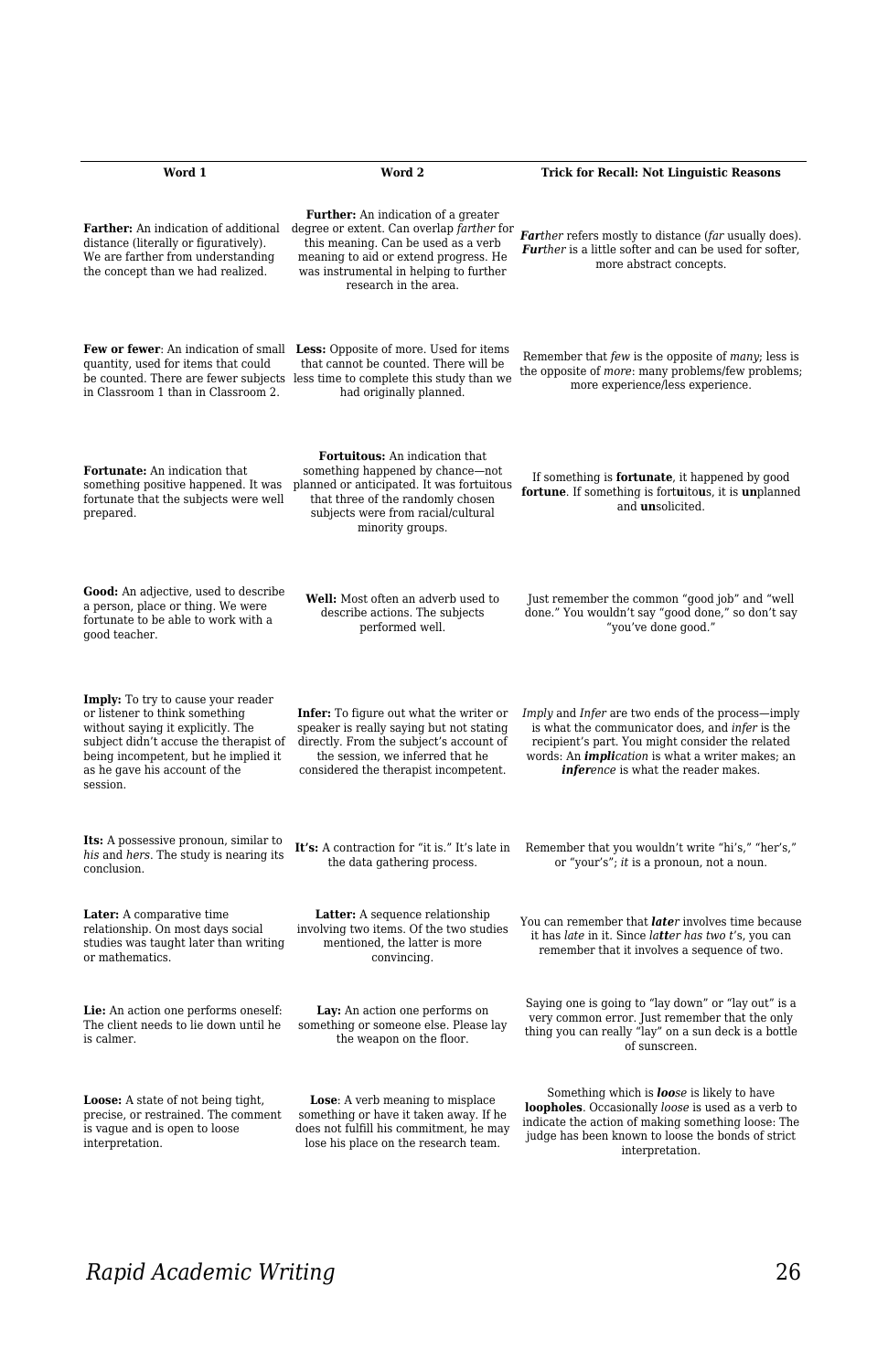| Word 1                                                                                                                                                                                                                                                       | Word 2                                                                                                                                                                                                                                    | <b>Trick for Recall: Not Linguistic Reasons</b>                                                                                                                                                                                                                                                                                     |
|--------------------------------------------------------------------------------------------------------------------------------------------------------------------------------------------------------------------------------------------------------------|-------------------------------------------------------------------------------------------------------------------------------------------------------------------------------------------------------------------------------------------|-------------------------------------------------------------------------------------------------------------------------------------------------------------------------------------------------------------------------------------------------------------------------------------------------------------------------------------|
| Media: Plural form of medium, often<br>used to refer to public<br>communications media such as<br>television, radio, and journalism.<br>Media publicity is a powerful tool.                                                                                  | <b>Medium:</b> A means for conveying<br>messages. Television is a powerful and<br>potentially dangerous medium of<br>communication.                                                                                                       | Since we often think of a "medium" as one who<br>conducts a séance, picture the medium sitting at a<br>table, all alone, without other voices to validate her.<br>The media, of course, have plenty of collaboration<br>and back up.                                                                                                |
| Moral: Something consistent with<br>one's code of ethics. Teaching<br>involves moral dimensions and<br>choices.                                                                                                                                              | Morale: Positive feeling or attitude.<br>Morale was high among teachers<br>undertaking the inclusion experiment.                                                                                                                          | Remember that <i>moral</i> is ethical. If you like to think<br>of ale as giving one spirited feelings, you could<br>remember morale in that way.                                                                                                                                                                                    |
| Number of: Quantity of something<br>that can be counted. A large number<br>of potential subjects are available.                                                                                                                                              | Amount of: Quantity of something that<br>cannot be counted. The report contains<br>a significant amount of specialized<br>information.                                                                                                    | Children learn numbers by using<br>manipulatives-items that can be counted and<br>assigned specific numbers. Don't use numbers for<br>things they can't manipulate.                                                                                                                                                                 |
| <b>People:</b> A group of individuals in a<br>general, overall sense. Most people<br>are concerned with violence in<br>today's schools.                                                                                                                      | Persons: A small, specific, countable<br>group of individuals. Nine persons<br>volunteered to be interviewed.                                                                                                                             | Both words mean the same thing. The context<br>makes the difference—and it's not a major one. Just<br>remember the preamble: "We the people of the<br>United States"                                                                                                                                                                |
| <b>Phenomenon:</b> Something which can<br>be observed, often applied to<br>something out of the ordinary. We<br>were startled as we observed the<br>phenomenon.                                                                                              | Phenomena: Plural of phenomenon.<br>Several unexpected phenomena were<br>observed with this study.                                                                                                                                        | As with medium and media, the "a form" is the<br>plural.                                                                                                                                                                                                                                                                            |
| <b>Practical:</b> Designation for a<br>concrete, sensible, useful way of<br>doing something. Singing a well-<br>known song is a practical way of<br>calming young children after recess                                                                      | <b>Practicable:</b> Designation for something<br>that can be done. The experimental<br>procedure was complicated but<br>practicable.                                                                                                      | Practicable means you are able to put something<br>into <b>practice</b> .<br>Practical? If you calculate practicality, you can ask<br>if it makes sense to do it.                                                                                                                                                                   |
| <b>Precede:</b> Something comes before<br>something else. Hard work precedes<br>discovery.                                                                                                                                                                   | <b>Proceed:</b> Something moves forward. We<br>need to proceed with the steps of<br>implementation.                                                                                                                                       | Pre always means before.<br>For <b>proceed</b> , remember <i>progress</i> .                                                                                                                                                                                                                                                         |
| <b>Principal:</b> A general term meaning<br>first or main-often specifically<br>applied to the chief administrator of<br>a school or other organization. The<br>principal consideration is time<br>efficiency. The principal called a<br>meeting of faculty. | which thinking or activity is based. The<br>controversy over school prayer is based<br>on the principle of separation of church<br>and state.                                                                                             | Principle: A rule, law, or assumption on School children used to recite, "The principal is the<br>student's pal." This is a good device for<br>remembering the distinction. Another little trick is<br>to remember that <i>principle</i> and <i>rule</i> end in the<br>same way.                                                    |
| <b>Rise:</b> The action of someone or<br>something moving upward or<br>increasing. The number of<br>adolescents with eating disorders is<br>rising. Education is a means for<br>helping people rise above poverty.                                           | <b>Raise:</b> The action of moving something<br>or someone else upward or of increasing<br>a quantity. We need to raise the<br>percentage of children who are reading<br>on grade level. We need to help raise<br>children's self-esteem. | . The distinction is the same as between lie and lay.<br>Rise, like lie, is something you do for yourself. It<br>even has the same internal sound as lie. Raise is<br>something you do for someone or something else. It<br>has the same internal sound as lay. Both can apply<br>to persons, to things, or to abstract quantities. |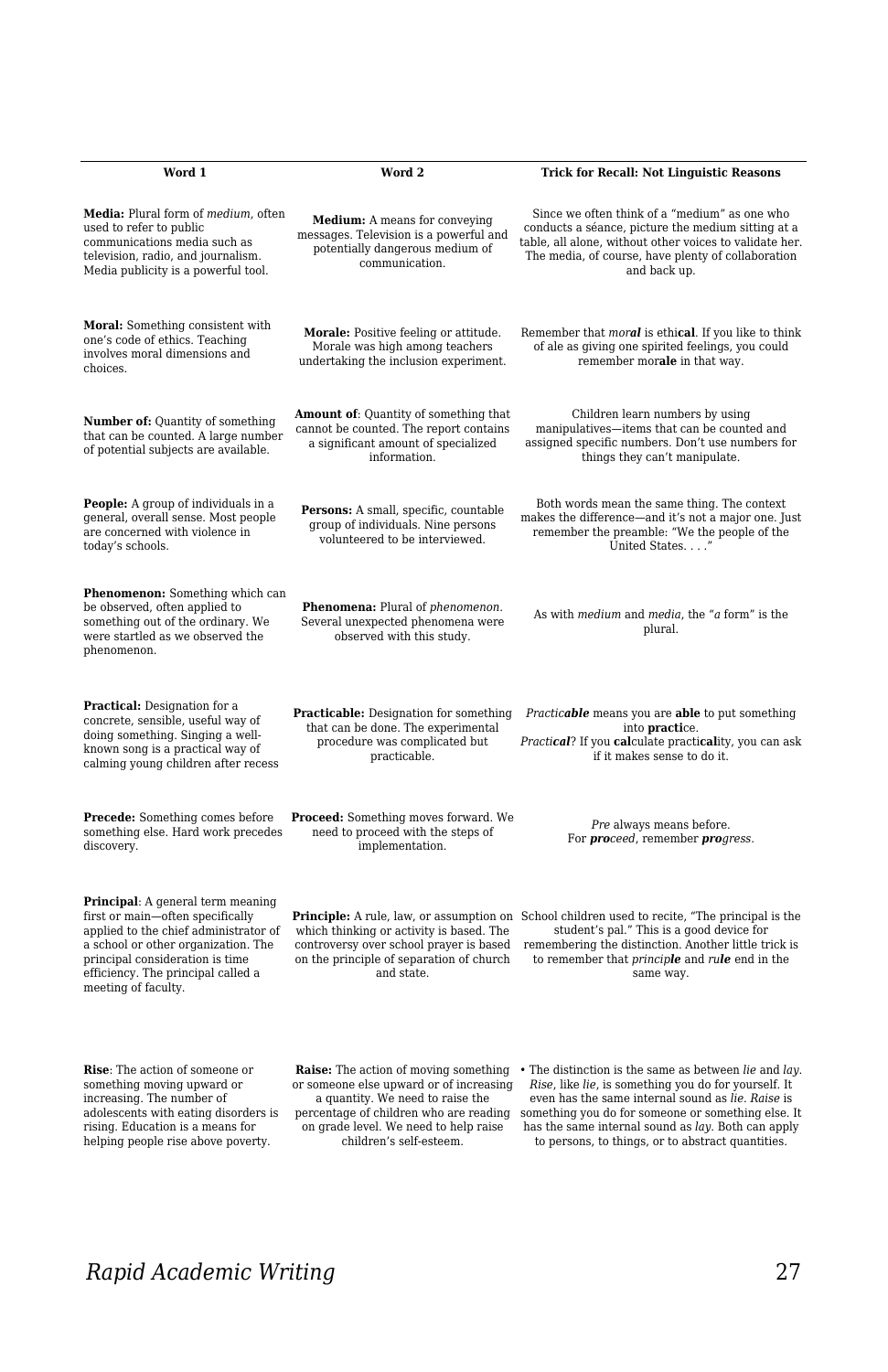| Word 1                                                                                                                                                                                                           | Word 2                                                                                                                                                                                                                                                           | <b>Trick for Recall: Not Linguistic Reasons</b>                                                                                                                                           |
|------------------------------------------------------------------------------------------------------------------------------------------------------------------------------------------------------------------|------------------------------------------------------------------------------------------------------------------------------------------------------------------------------------------------------------------------------------------------------------------|-------------------------------------------------------------------------------------------------------------------------------------------------------------------------------------------|
| Sit: The action of placing oneself in<br>a sitting position. The children were<br>asked to enter quietly and sit at their<br>tables.                                                                             | <b>Set:</b> The action of placing something or<br>someone else, usually in a specific<br>position or on a surface. As they took<br>their seats, the children set their<br>notebooks and pencils on the tables in<br>front of them.                               | The sit/set pair is a first cousin of lie/lay and<br>rise/raise. The "i" word is what "I do for myself";<br>the other is what I do to something or someone<br>else.                       |
| Then: A position word that indicates<br>time sequence. The therapist makes<br>a simple request and then observes<br>the child's response.                                                                        | Than: A word indicating comparison.<br>Working together is more effective than<br>working in isolation.                                                                                                                                                          | If you read your sentence aloud, your ear will pick<br>up the difference. Many of us are more conditioned<br>to the sound than to the spelling.                                           |
| There: Indication of place (put the<br>table over there) or existence (there<br>are three children involved).                                                                                                    | Their: Possessive pronoun. (The<br>research assistants completed their<br>report.)                                                                                                                                                                               | They're: Contraction of "they are."<br>There is not really a trick. People just train their<br>visual memory.                                                                             |
| To: Preposition indicating position<br>or possibly destination (to the front<br>of the room, to the students), Also<br>the function word for the infinitive<br>form of the verb (to walk, to seem, to<br>study). | Too: Adverb meaning also or in addition.<br>(After the mothers had agreed to<br>implement the program, many of the<br>fathers agreed to participate too.) Can<br>also be used to indicate that something<br>is excessive. (The procedure took too<br>much time.) | Two: Number between one and three. Two teachers<br>initially implemented the program.<br>Again, visual memory seems to be the best trick.<br>You can think of too as having too many o's. |
| Whether: Introduction to an<br>indirect question or to an expression<br>of doubt. I do not know whether the<br>test has been administered.                                                                       | Weather: Atmospheric condition. The<br>weather interfered with the planned<br>activity.                                                                                                                                                                          | Remember that whether works like which, when.<br>and who. Just place it in its proper family, and you<br>shouldn't have any problem with it.                                              |

**When in doubt about any word, check your dictionary—paper or online. Doing so only takes a moment, and it can save a good deal of embarrassment.**

# **Questionable Language: Avoiding Offense**

Because language reflects attitude and disposition, we can offend unintentionally by the words we use. Carelessness or outdated usage can be hurtful, even when we do not intend for it to be.

Even if you do not feel personally offended by usage, others do; and your writing will not be effective if you offend members of your audience. Just to be safe, be careful with the following.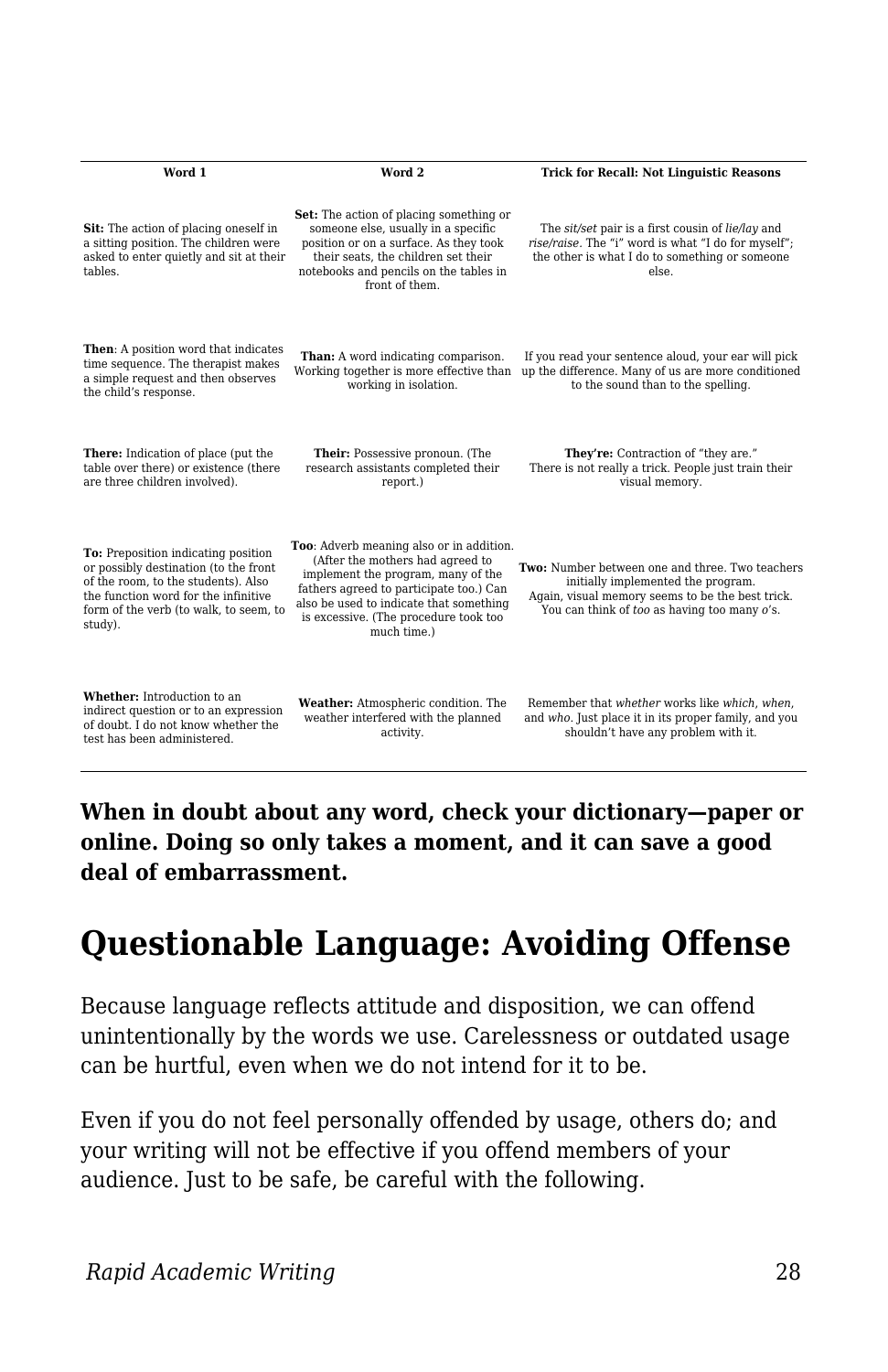| Category                                                                                                         | <b>Sample Problem</b><br>Words                                                                                                                                                                            | <b>Safer Usage</b>                                                                                                                                                                                                                                                                                         |
|------------------------------------------------------------------------------------------------------------------|-----------------------------------------------------------------------------------------------------------------------------------------------------------------------------------------------------------|------------------------------------------------------------------------------------------------------------------------------------------------------------------------------------------------------------------------------------------------------------------------------------------------------------|
| "Man" words used<br>to indicate both<br>sexes                                                                    | man (as species),<br>mankind, man-<br>made, manpower<br>policeman,<br>chairman                                                                                                                            | humans or people,<br>humankind, human-<br>made, work force,<br>police officer, chair                                                                                                                                                                                                                       |
| Person-first<br>language (The<br>person is more<br>important than the<br>disability-put the<br>person first.)    | retarded child,<br>handicapped<br>adolescent, autistic<br>individual                                                                                                                                      | child with mental<br>retardation, adolescent<br>with a disability,<br>individual with autism                                                                                                                                                                                                               |
| Referring to a<br>person with a<br>condition or<br>disability by the<br>disability.                              | The depressive<br>requested an<br>appointment.<br>The retard requires<br>special help.<br>The handicap<br>needed individual<br>teacher attention.                                                         | The client who was<br>depressed requested an<br>appointment. The person<br>with retardation requires<br>special help.<br>The child with a disability<br>needed individual<br>teacher attention.                                                                                                            |
| Words formerly<br>accepted for ethnic<br>or racial groups that<br>are considered today<br>to hint at disrespect. | Indian, Negro,<br>Eskimo, Oriental<br>If you have doubts as<br>to the term<br>preferred by a group<br>you have observed<br>or worked with in a<br>study, ask someone<br>who is a member of<br>that group. | Native American, African<br>American (some prefer<br>Black—be sure to<br>capitalize it), Inuit, Asian<br>(Asian American)<br>Hispanic individuals may<br>prefer Latino/Latina. Be<br>as specific as possible on<br>national groups: Korean<br>rather than Asian, Navajo<br>rather than Native<br>American. |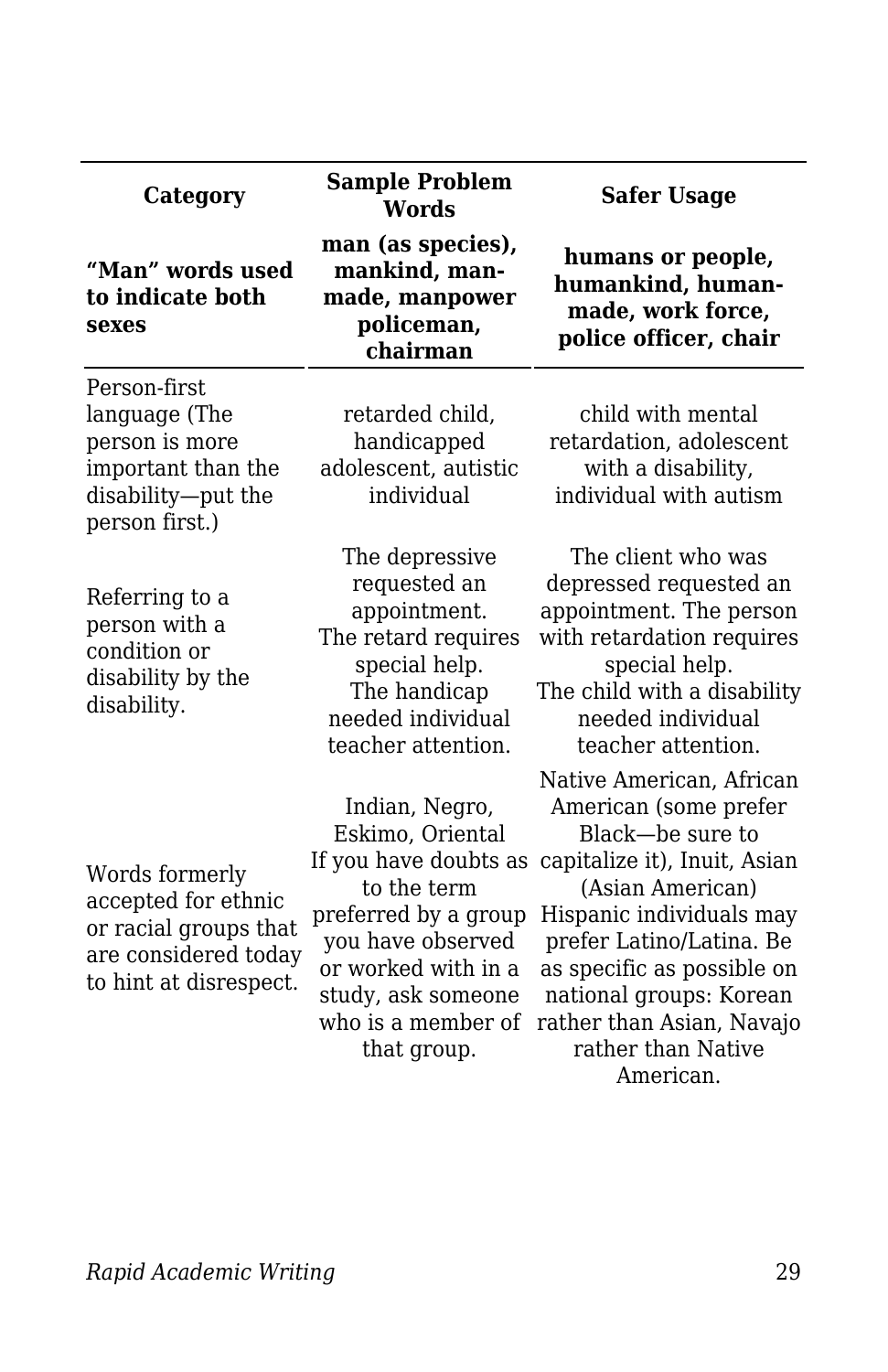| Category                                       | <b>Sample Problem</b><br><b>Words</b>                                                                                                            | <b>Safer Usage</b>                                                                                                                                                                                              |
|------------------------------------------------|--------------------------------------------------------------------------------------------------------------------------------------------------|-----------------------------------------------------------------------------------------------------------------------------------------------------------------------------------------------------------------|
| Sexual references<br>and sexual<br>orientation | A full 54% of the<br>participants were of<br>the female sex.<br>The client explained<br>to the therapist that<br>she had homosexual<br>feelings. | Gender is used for social<br>or cultural groups; sex is<br>used in discussing<br>physical processes.<br>Participants were of the<br>female gender.<br>Use "lesbian feelings."<br>Avoid the label<br>homosexual. |

Don't set the "little stressors" cause you even a little stress. Look up potential problems and take care of them. If you can avoid the common errors pointed out in this chapter, you can avoid a lot of the difficulties students have in getting the response they want to their papers, theses, dissertations and articles. Errors in mechanics are not a measure of intelligence or ability, but unfortunately people react to them as if they were. Just take the time to proofread carefully. When you have a question about something look it up in this manual, in your old freshman English handbook, or on one of the excellent writing laboratory sites on the Internet (e.g., Purdue's Online Writing Lab; OWL). You wouldn't take risks in the way you dress or groom yourself for your defense. Don't take comparable risks in the way you groom your written work.